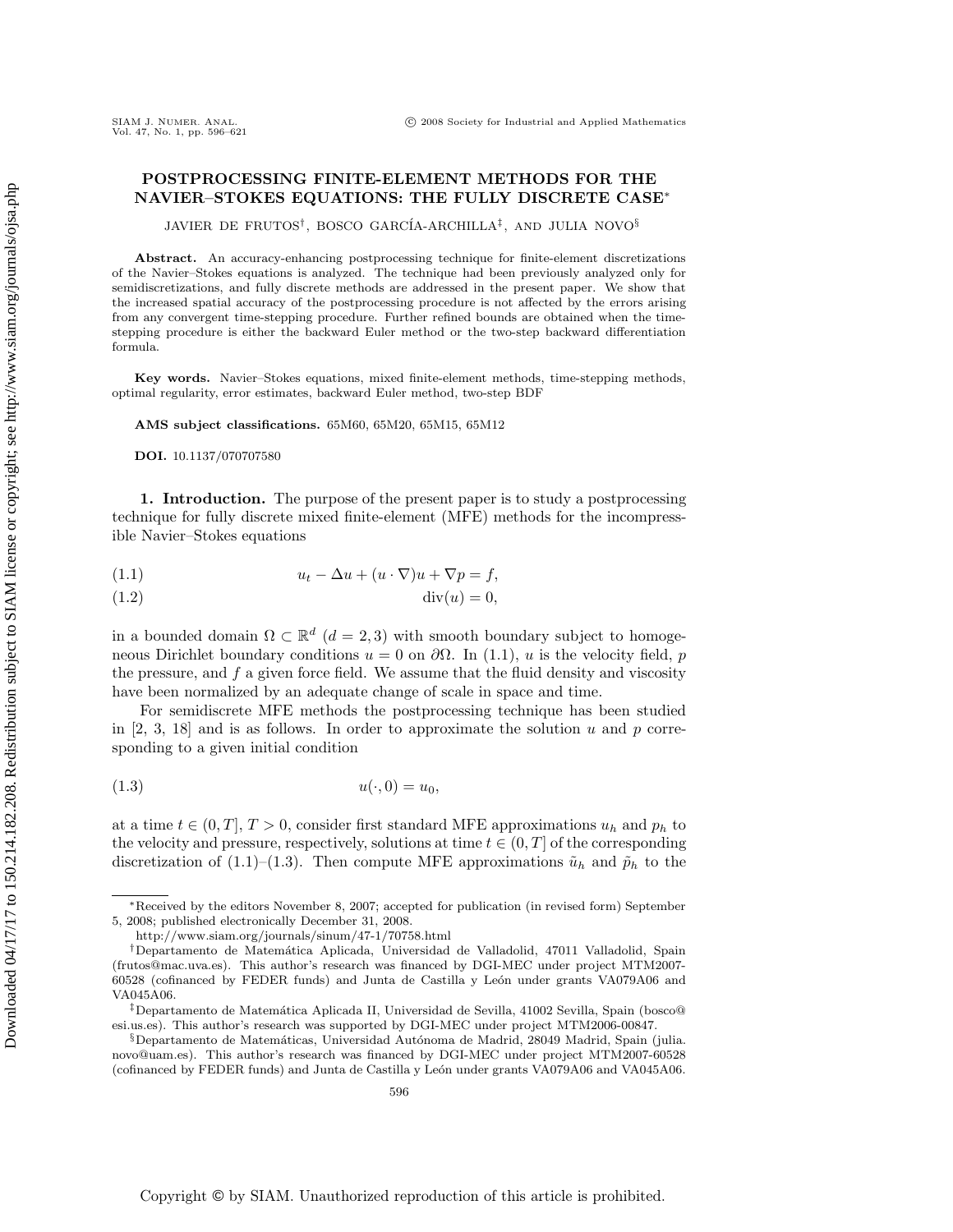solution  $\tilde{u}$  and  $\tilde{p}$  of the following Stokes problem,

(1.4) 
$$
-\Delta \tilde{u} + \nabla \tilde{p} = f - \frac{d}{dt} u_h - (u_h \cdot \nabla) u_h \quad \text{in } \Omega,
$$

(1.5) div (˜u)=0 in Ω,

(1.6) u˜ = 0 on ∂Ω.

The MFE on this postprocessing step can be either the same MFE over a finer grid or a higher-order MFE over the same grid. In  $[2, 18]$  it is shown that if the errors in the velocity (in the  $H^1$  norm) and the pressure of the standard MFE approximations  $u_h$  and  $p_h$  are  $O(t^{-(r-2)/2}h^{r-1})$ ,  $r = 2, 3, 4$ , for  $t \in (0, T]$ , then those of the postprocessed approximations  $\tilde{u}_h$  and  $\rho_h$  are  $O(t^{-(r-1)/2}h^r|\log(h)|)$ , that is, an  $O(h |log(h)|)$  improvement with respect the standard MFE error bound) (see precise statement on Theorem 2.2 below), and if  $r \geq 3$  (finite elements of degree at least two), the  $O(h |\log(h)|)$  improvement is also obtained in the  $L^2$  norm of the velocity.

In practice, however, the finite-element approximations  $u_h$  and  $p_h$  can rarely be computed exactly, and one has to compute approximations  $U_h^{(n)} \approx u_h(t_n)$  and  $P_h^{(n)} \approx p_h(t_n)$  at some time levels  $0 = t_0 < t_1 \cdots < t_N = T$ , by means of a time integrator. Consequently, instead of the postprocessed approximations  $\tilde{u}_h(t_n)$  and  $\tilde{p}_h(t_n)$ , one obtains  $\tilde{U}_h^{(n)}$  and  $\tilde{P}_h^{(n)}$  as solutions of a system similar to (1.4)–(1.6) but with  $u_h$  on the right-hand side of (1.4) replaced by  $U_h^{(n)}$  and  $\dot{u}_h$  replaced by an appropriate approximation  $d_t^* U_h^{(n)}$ .

In the present paper we analyze the errors  $u(t_n) - \tilde{U}_h^{(n)}$  and  $p(t_n) - \tilde{P}_h^{(n)}$ . We show that, if any convergent time stepping procedure is used to integrate the standard MFE approximation, then the error of the fully discrete postprocessed approximation,  $u(t_n) - \tilde{U}_h^{(n)}$ , is that of the semidiscrete postprocessed approximation  $u(t_n) - \tilde{u}_h$ plus a term  $\tilde{e}_n$  whose norm is proportional to that of the time-discretization error  $e_n = u_h(t_n) - U_h^{(n)}$  of the MFE method, and, furthermore, we show  $\tilde{e}_n = e_n$  plus higher-order terms for two particular time integration methods, the backward Euler method and the two-step backward differentiation formula (BDF) [9] (see also [25, section III.1]). We remark that the fact that  $\tilde{e}_n$  is asymptotically equivalent to  $e_n$ has proved its relevance when developing a posteriori error estimators for dissipative problems [17] (see also [15, 16]). To prove  $\tilde{e}_n \approx e_n$  we perform first a careful error analysis of the backward Euler method and the two-step BDF. This allows us to obtain error estimates for the pressure that improve by a factor of the time step  $k$ those in the literature [10, 34].

It must be noticed that the backward Euler method and the two-step BDF are the only G-stable methods (see, e.g., [26, section V.6]) in the BDF family of methods. G-stability makes it easier the use of energy methods in the analysis, and this has proved crucial in obtaining our error bounds. At present we ignore if error bounds similar to that obtained in the present paper can be obtained without resource to energy methods, so that error bounds for higher-order methods in the BDF family of methods can be proved.

The analysis of fully discrete postprocessed methods may be less trivial than it may seem at first sight, since although many results for postprocessed semidiscrete methods can be found in the literature (see next paragraph) as well as numerical experiments (carried out with fully discrete methods) showing an increase in accuracy similar to that theoretically predicted in semidiscrete methods [3, 11, 14, 12, 20, 22], the only analysis of postprocessed fully discrete methods is that by Yan [44]. There, for a semilinear parabolic equation of the type  $u_t-\Delta u = F(u)$ ,  $\Delta$  being the Laplacian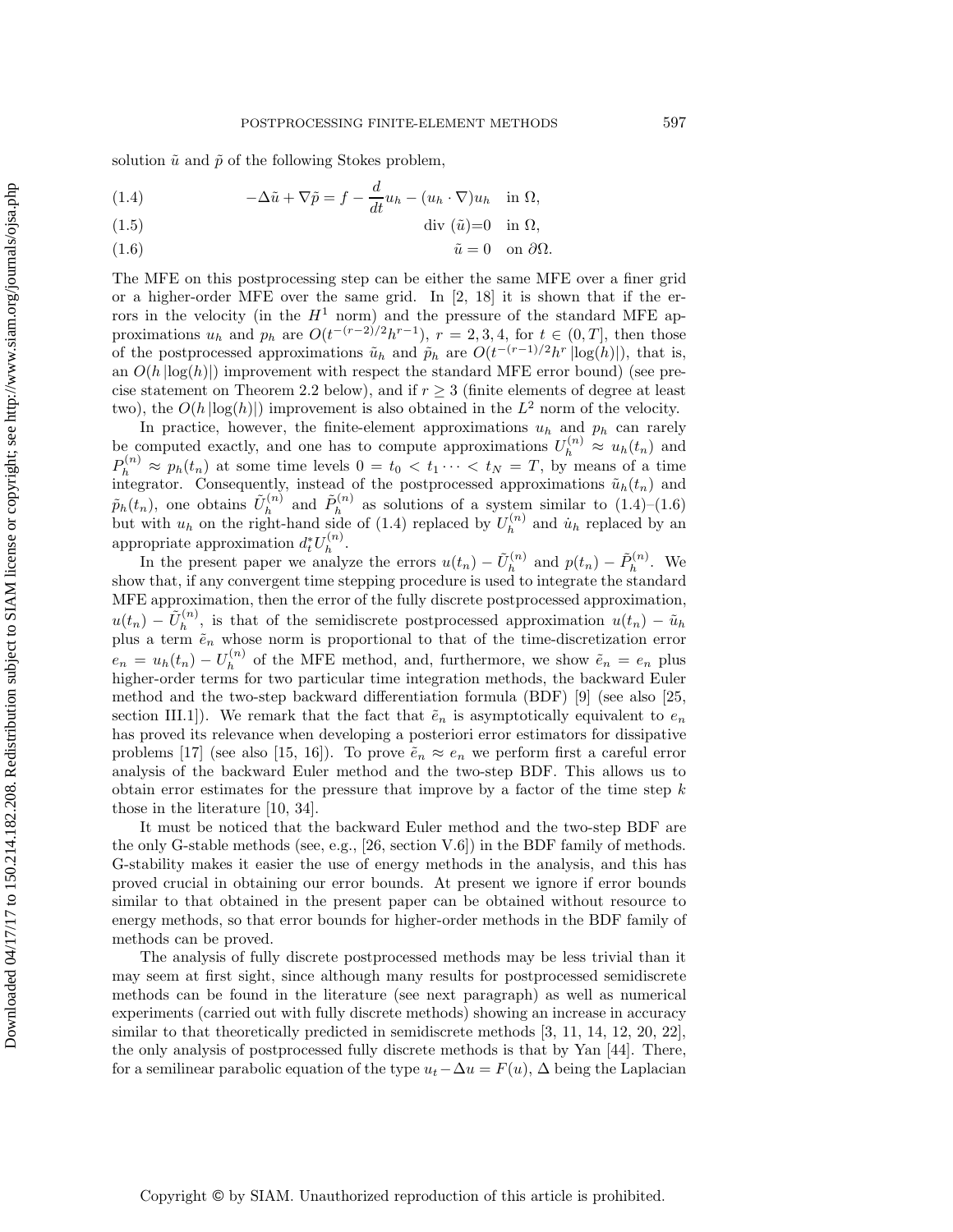operator and  $F$  a smooth and bounded function, the postprocess of a finite-element (FE) approximation when integrated in time with the backward Euler method with fixed stepsize  $k$  is analyzed (higher-order time-stepping methods are also considered, but only for linear homogeneous parabolic equations). Error estimates are obtained where an  $O(k(1 + h^2))$  term is added to the bounds previously obtained for the postprocessed semidiscrete approximation. It must be remarked, though, that in [44] no attempt is made to analyze methods for equations with convective terms. In fact, in [44], it is stated that "It is not quite clear how it is possible to generalize our method to deal with a nonlinear convection term". This is precisely what we do in the present paper.

The postprocess technique considered here was first developed for spectral methods in [20, 21]. Later it was extended to methods based on Chebyshev and Legendre polynomials [11], spectral element methods [12, 13], and finite element methods [22, 14]. In these works, numerical experiments show that, if the postprocessed approximation is computed at the final time  $T$ , the postprocessed method is computationally more efficient than the method to which it is applied. Similar results are obtained in the numerical experiments in [2, 3] for MFE methods. Due to this better practical performance, the postprocessing technique has been applied to the study of nonlinear shell vibrations [37], as well as to stochastic differential parabolic equations [38]. Also, it has been effectively applied to reduce the order of practical engineering problems modeled by nonlinear differential systems [42, 43].

The postprocess technique can be seen as a two-level method, where the postprocessed (or fine-mesh) approximations  $\tilde{u}_h$  and  $\tilde{p}_h$  are an improvement of the previously computed (coarse mesh) approximations  $u_h$  and  $p_h$ . Recent research on two-level finite-element methods for the transient Navier–Stokes equations can be found in  $[23, 27, 28, 40]$  (see also  $[30, 29, 36, 39]$  for spectral discretizations), where the fully nonlinear problem is dealt with on the coarse mesh, and a linear problem is solved on the fine mesh.

The rest of the paper is as follows. In section 2 we introduce some standard material and the methods to be studied. In section 3 we analyze the fully discrete postprocessed method. In section 4 we prove some technical results and, finally, section 5 is devoted to analyze the time discretization errors of the MFE approximation when integrated with the backward Euler method or the two-step BDF.

## **2. Preliminaries and notations.**

**2.1. The continuous solution.** We will assume that  $\Omega$  is a bounded domain in  $\mathbb{R}^d$ ,  $d = 2, 3$ , of class  $\mathcal{C}^m$ , for  $m \geq 2$ , and we consider the Hilbert spaces

$$
H = \{ u \in L^{2}(\Omega)^{d} \mid \text{div}(u) = 0, \, u \cdot n_{|\partial \Omega} = 0 \},
$$
  

$$
V = \{ u \in H_{0}^{1}(\Omega)^{d} \mid \text{div}(u) = 0 \},
$$

endowed with the inner product of  $L^2(\Omega)^d$  and  $H_0^1(\Omega)^d$ , respectively. For  $l \geq 0$  integer and  $1 \leq q \leq \infty$ , we consider the standard Sobolev spaces,  $W^{l,q}(\Omega)^d$ , of functions with derivatives up to order l in  $L^q(\Omega)$ , and  $H^l(\Omega)^d = W^{l,2}(\Omega)^d$ . We will denote by  $\|\cdot\|_l$ the norm in  $H^l(\Omega)^d$ , and  $\|\cdot\|_{-l}$  will represent the norm of its dual space. We consider also the quotient spaces  $H^l(\Omega)/\mathbb{R}$  with norm  $||p||_{H^l/\mathbb{R}} = \inf \{ ||p+c||_l | c \in \mathbb{R} \}.$ 

Let  $\Pi: L^2(\Omega)^d \longrightarrow H$  be the  $L^2(\Omega)^d$  projection onto H. We denote by A the Stokes operator on Ω:

$$
A: \mathcal{D}(A) \subset H \longrightarrow H, \quad A = -\Pi \Delta, \quad \mathcal{D}(A) = H^2(\Omega)^d \cap V.
$$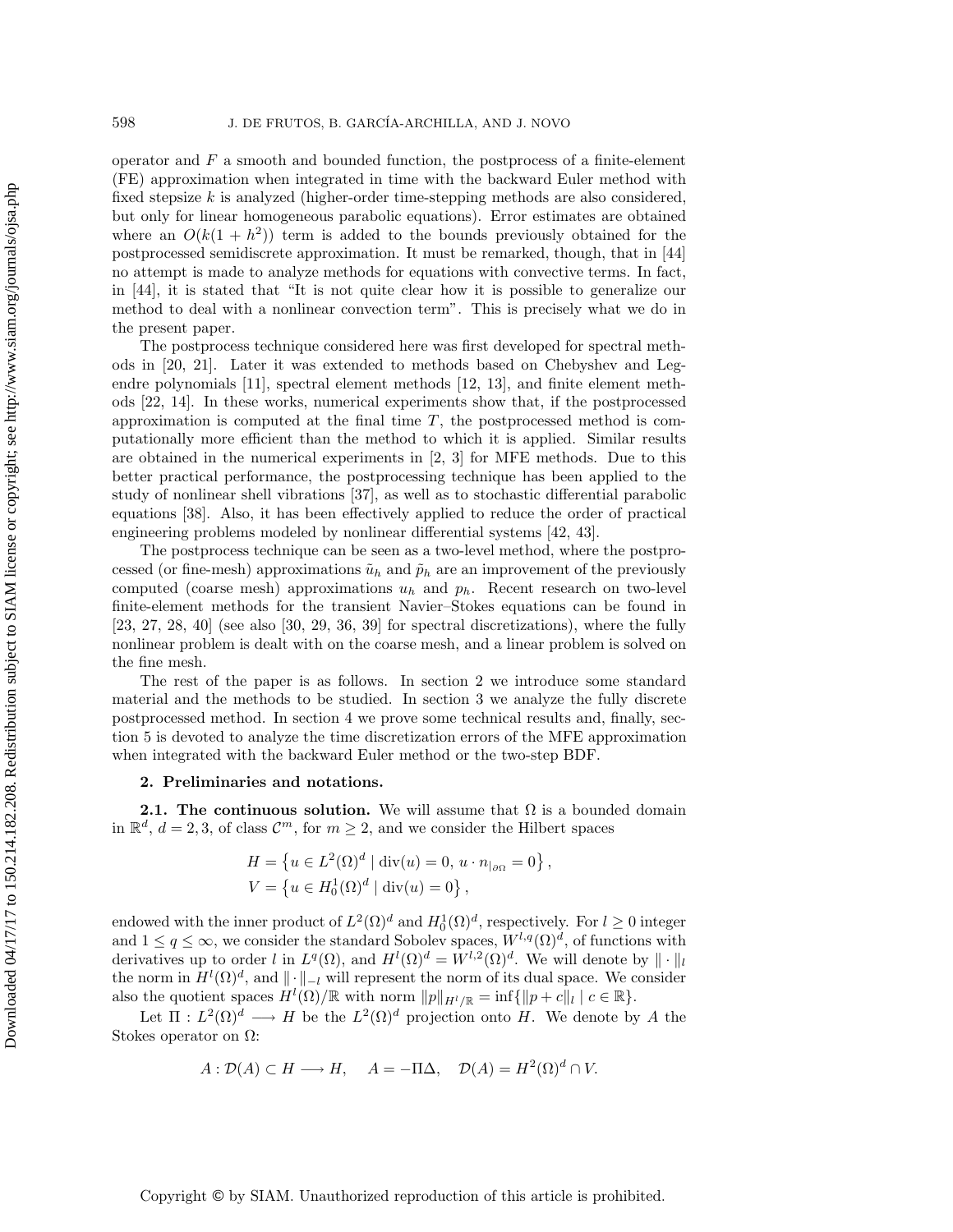Applying Leray's projector to (1.1), the equations can be written in the form

$$
u_t + Au + B(u, u) = \Pi f \quad \text{in } \Omega,
$$

where  $B(u, v) = \Pi(u \cdot \nabla)v$  for  $u, v$  in  $H_0^1(\Omega)^d$ .

We shall use the trilinear form  $b(\cdot, \cdot, \cdot)$  defined by

$$
b(u, v, w) = (F(u, v), w) \quad \forall u, v, w \in H_0^1(\Omega)^d,
$$

where

$$
F(u, v) = (u \cdot \nabla)v + \frac{1}{2}(\nabla \cdot u)v \quad \forall u, v \in H_0^1(\Omega)^d.
$$

It is straightforward to verify that  $b$  enjoys the skew-symmetry property

(2.1) 
$$
b(u, v, w) = -b(u, w, v) \quad \forall u, v, w \in H_0^1(\Omega)^d.
$$

Let us observe that  $B(u, v) = \Pi F(u, v)$  for  $u \in V$ ,  $v \in H_0^1(\Omega)^d$ .

We shall assume that u is a strong solution up to time  $t = T$ , so that

$$
(2.2) \t\t\t ||u(t)||_1 \le M_1, \t ||u(t)||_2 \le M_2, \t 0 \le t \le T,
$$

for some constants  $M_1$  and  $M_2$ . We shall also assume that there exists another constant  $M_2$  such that

(2.3) 
$$
||f||_1 + ||f_t||_1 + ||f_{tt}||_1 \leq \tilde{M}_2, \quad 0 \leq t \leq T.
$$

Let us observe, however, that if for  $k \geq 2$ 

$$
\sup_{0\leq t\leq T}\bigl\|\partial_t^{\lfloor k/2\rfloor} f\bigr\|_{k-1-2\lfloor k/2\rfloor}+\sum_{j=0}^{\lfloor (k-2)/2\rfloor}\sup_{0\leq t\leq T}\bigl\|\partial_t^{j} f\bigr\|_{k-2j-2}<+\infty,
$$

and if  $\Omega$  is of class  $\mathcal{C}^k$ , then, according to Theorems 2.4 and 2.5 in [32], there exist positive constants  $M_k$  and  $K_k$  such that the following bounds hold:

$$
(2.4) \t\t ||u(t)||_{k} + ||u_{t}(t)||_{k-2} + ||p(t)||_{H^{k-1}/\mathbb{R}} \le M_{k}\tau(t)^{1-k/2},
$$
  

$$
(2.5) \int_{0}^{t} \sigma_{k-3}(s) (||u(s)||_{k}^{2} + ||u_{s}(s)||_{k-2}^{2} + ||p(s)||_{H^{k-1}/\mathbb{R}}^{2} + ||p_{s}(s)||_{H^{k-3}/\mathbb{R}}^{2}) ds \le K_{k}^{2},
$$

where  $\tau(t) = \min(t, 1)$  and  $\sigma_n = e^{-\alpha(t-s)} \tau^n(s)$  for some  $\alpha > 0$ . Observe that for  $t \leq T < \infty$ , we can take  $\tau(t) = t$  and  $\sigma_n(s) = s^n$ . For simplicity, we will take these values of  $\tau$  and  $\sigma_n$ .

We note that although the results in the present paper require only (2.2) and (2.3) to hold, those in [18] that we summarize in section 2.3 require that for  $r = 3, 4, (2.4)$  $(2.5)$  hold for  $k = r + 2$ .

**2.2.** The spatial discretization. Let  $\mathcal{T}_h = (\tau_i^h, \phi_i^h)_{i \in I_h}$ ,  $h > 0$  be a family of partitions of suitable domains  $\Omega_h$ , where h is the maximum diameter of the elements  $\tau_i^h \in \mathcal{T}_h$ , and  $\phi_i^h$  are the mappings of the reference simplex  $\tau_0$  onto  $\tau_i^h$ . We restrict ourselves to quasi-uniform and regular meshes  $\mathcal{T}_h$ .

Let  $r \geq 3$ , we consider the finite-element spaces

$$
S_{h,r} = \left\{ \chi_h \in \mathcal{C} \left( \overline{\Omega}_h \right) \mid \chi_h \mid_{\tau_i^h} \circ \phi_i^h \in P^{r-1}(\tau_0) \right\} \subset H^1(\Omega_h), \quad S_{h,r}^0 = S_{h,r} \cap H_0^1(\Omega_h),
$$

Copyright © by SIAM. Unauthorized reproduction of this article is prohibited.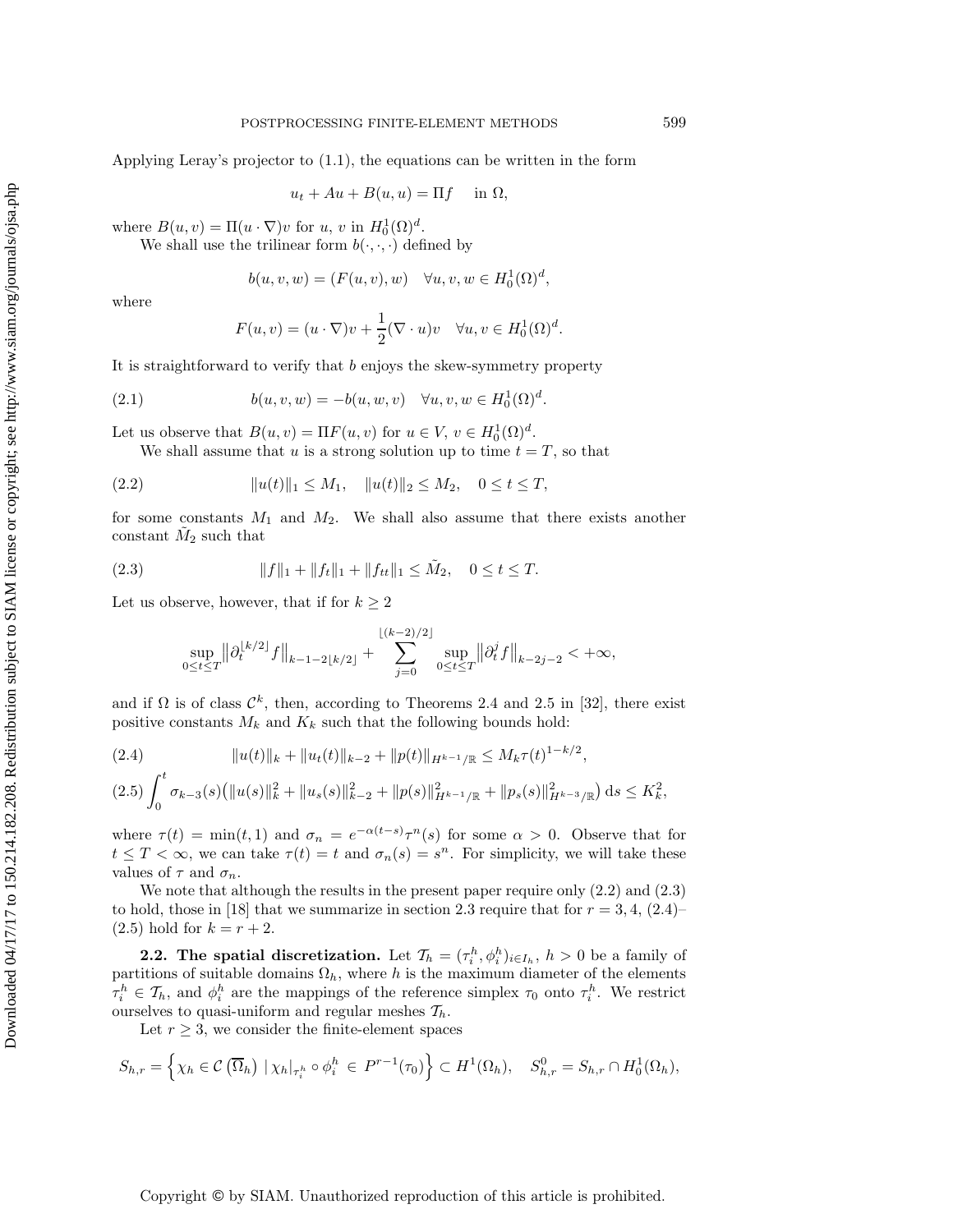where  $P^{r-1}(\tau_0)$  denotes the space of polynomials of degree at most  $r-1$  on  $\tau_0$ . Since we are assuming that the meshes are quasi-uniform, the following inverse inequality holds for each  $v_h \in (S_{h,r}^0)^d$  (see, e.g., [7, Theorem 3.2.6])

(2.6) 
$$
||v_h||_{W^{m,q}(\tau)^d} \leq Ch^{l-m-d\left(\frac{1}{q'}-\frac{1}{q}\right)}||v_h||_{W^{l,q'}(\tau)^d},
$$

where  $0 \leq l \leq m \leq 1, 1 \leq q' \leq q \leq \infty$ , and  $\tau$  is an element in the partition  $\mathcal{T}_h$ .

We shall denote by  $(X_{h,r}, Q_{h,r-1})$  the so-called Hood–Taylor element [5, 35], when  $r \geq 3$ , where

$$
X_{h,r} = (S_{h,r}^0)^d
$$
,  $Q_{h,r-1} = S_{h,r-1} \cap L^2(\Omega_h)/\mathbb{R}$ ,  $r \ge 3$ ,

and the so-called mini-element [6] when  $r = 2$ , where  $Q_{h,1} = S_{h,2} \cap L^2(\Omega_h)/\mathbb{R}$ , and  $X_{h,2} = (S_{h,2}^0)^d \oplus \mathbb{B}_h$ . Here,  $\mathbb{B}_h$  is spanned by the bubble functions  $b_\tau$ ,  $\tau \in \mathcal{T}_h$ , defined by  $b_{\tau}(x)=(d + 1)^{d+1}\lambda_1(x)\cdots\lambda_{d+1}(x)$ , if  $x \in \tau$  and 0 elsewhere, where  $\lambda_1(x),\ldots,\lambda_{d+1}(x)$  denote the barycentric coordinates of x. For these elements a uniform inf-sup condition is satisfied (see [5]), that is, there exists a constant  $\beta > 0$ independent of the mesh grid size  $h$  such that

(2.7) 
$$
\inf_{q_h \in Q_{h,r-1}} \sup_{v_h \in X_{h,r}} \frac{(q_h, \nabla \cdot v_h)}{\|v_h\|_1 \|q_h\|_{L^2/\mathbb{R}}} \geq \beta.
$$

The approximate velocity belongs to the discretely divergence-free space

$$
V_{h,r} = X_{h,r} \cap \left\{ \chi_h \in H_0^1(\Omega_h)^d \mid (q_h, \nabla \cdot \chi_h) = 0 \quad \forall q_h \in Q_{h,r-1} \right\},\
$$

which is not a subspace of V. We shall frequently write  $V_h$  instead of  $V_{h,r}$  whenever the value of  $r$  plays no particular role.

Let  $\Pi_h: L^2(\Omega)^d \longrightarrow V_{h,r}$  be the discrete Leray's projection defined by

$$
(\Pi_h u, \chi_h) = (u, \chi_h) \quad \forall \chi_h \in V_{h,r}.
$$

We will use the following well-known bounds

(2.8) 
$$
\|(I - \Pi_h)u\|_j \leq Ch^{l-j} \|u\|_l, \quad 1 \leq l \leq 2, \quad j = 0, 1.
$$

We will denote by  $A_h: V_h \to V_h$  the discrete Stokes operator defined by

$$
(\nabla v_h, \nabla \phi_h) = (A_h v_h, \phi_h) = \left(A_h^{1/2} v_h, A_h^{1/2} \phi_h\right) \quad \forall v_h, \phi_h \in V_h.
$$

Let  $(u, p) \in (H^2(\Omega)^d \cap V) \times (H^1(\Omega)/\mathbb{R})$  be the solution of a Stokes problem with right-hand side g, we will denote by  $s_h = S_h(u) \in V_h$  the so-called Stokes projection (see [33]) defined as the velocity component of solution of the following Stokes problem: find  $(s_h, q_h) \in (X_{h,r}, Q_{h,r-1})$  such that

$$
(2.9) \qquad (\nabla s_h, \nabla \phi_h) + (\nabla q_h, \phi_h) = (g, \phi_h) \qquad \forall \phi_h \in X_{h,r},
$$

$$
(2.10) \t\t (\nabla \cdot s_h, \psi_h) = 0 \t\t \forall \psi_h \in Q_{h,r-1}.
$$

Obviously,  $s_h = S_h(u)$ . The following bound holds for  $2 \leq l \leq r$ :

(2.11) <sup>u</sup> <sup>−</sup> <sup>s</sup><sup>h</sup> <sup>0</sup> <sup>+</sup> <sup>h</sup> <sup>u</sup> <sup>−</sup> <sup>s</sup><sup>h</sup> <sup>1</sup> <sup>≤</sup> Ch<sup>l</sup> u <sup>l</sup> + p <sup>H</sup>*l*−1/<sup>R</sup> .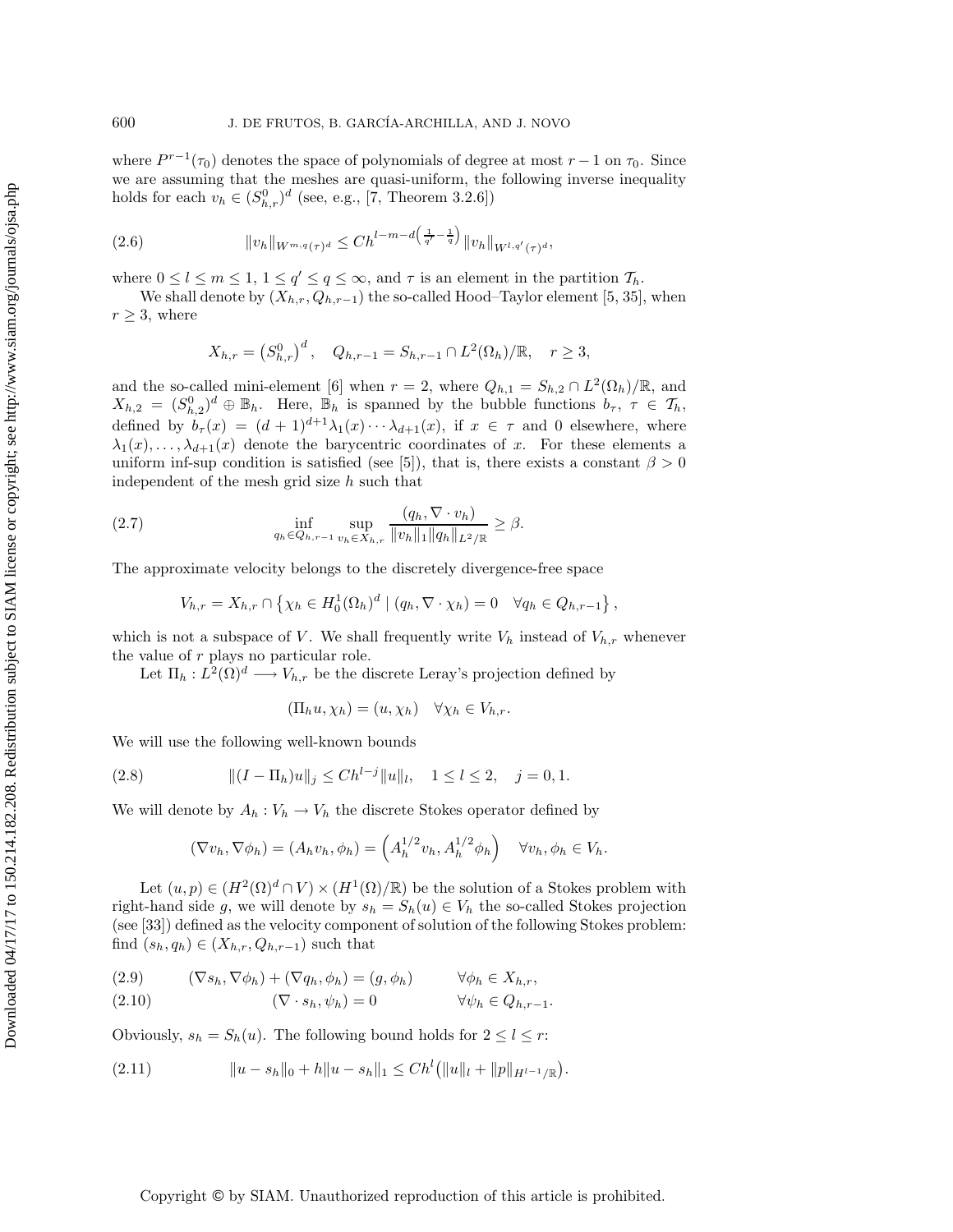The proof of (2.11) for  $\Omega = \Omega_h$  can be found in [33]. For the general case,  $\Omega_h$  must be such that the value of  $\delta(h) = \max_{x \in \partial \Omega_h} \text{dist}(x, \partial \Omega)$  satisfies

(2.12) 
$$
\delta(h) = O\left(h^{2(r-1)}\right).
$$

This can be achieved if, for example,  $\partial\Omega$  is piecewise of class  $\mathcal{C}^{2(r-1)}$ , and superparametric approximation at the boundary is used [1]. Under the same conditions, the bound for the pressure is [24]

$$
(2.13) \t\t\t ||p - q_h||_{L^2/\mathbb{R}} \leq C_\beta h^{l-1} (||u||_l + ||p||_{H^{l-1}/\mathbb{R}}),
$$

where the constant  $C_\beta$  depends on the constant  $\beta$  in the inf-sup condition (2.7).

In the sequel we will apply the above estimates to the particular case in which  $(u, p)$  is the solution of the Navier–Stokes problem  $(1.1)$ – $(1.3)$ . In that case  $s_h$  is the discrete velocity in problem  $(2.9)$ – $(2.10)$  with  $g = f - u_t - (u \cdot \nabla u)$ . Note that the temporal variable t appears here merely as a parameter and then, taking the time derivative, the error bounds (2.11) and (2.13) can also be applied to the time derivative of  $s_h$  changing u, p by  $u_t$ ,  $p_t$ , respectively.

Since we are assuming that  $\Omega$  is of class  $\mathcal{C}^m$  and  $m \geq 2$ , from (2.11) and standard bounds for the Stokes problem [1, 19], we deduce that

(2.14) 
$$
\left\| \left( A^{-1} \Pi - A_h^{-1} \Pi_h \right) f \right\|_j \leq C h^{2-j} \| f \|_0 \quad \forall f \in L^2(\Omega)^d, \quad j = 0, 1.
$$

In our analysis we shall frequently use the following relation, which is a consequence of (2.14) and the fact that any  $f_h \in V_h$  vanishes on  $\partial\Omega$ . For some  $c \geq 1$ ,

$$
(2.15) \t \frac{1}{c} \|A_h^{s/2} f_h\|_0 \le \|f_h\|_s \le c \|A_h^{s/2} f_h\|_0 \quad \forall f_h \in V_h, \quad s = 1, -1.
$$

Finally, we will use the following inequalities whose proof can be obtained applying [32, Lemma 4.4]

$$
(2.16) \t\t\t ||v_h||_{\infty} \le C||A_h v_h||_0 \t\t\t \forall v_h \in V_h,
$$

$$
(2.17) \t\t ||\nabla v_h||_{L^3} \leq C ||\nabla v_h||_0^{1/2} ||A_h v_h||_0^{1/2} \t\t \forall v_h \in V_h.
$$

We consider the finite-element approximation  $(u_h, p_h)$  to  $(u, p)$ , solution of  $(1.1)$ – (1.3). That is, given  $u_h(0) = \Pi_h u_0$ , we compute  $u_h(t) \in X_{h,r}$  and  $p_h(t) \in Q_{h,r-1}$ ,  $t \in (0, T]$ , satisfying

(2.18) 
$$
(\dot{u}_h, \phi_h) + (\nabla u_h, \nabla \phi_h) + b(u_h, u_h, \phi_h) + (\nabla p_h, \phi_h) = (f, \phi_h) \quad \forall \phi_h \in X_{h,r},
$$
  
(2.19) 
$$
(\nabla \cdot u_h, \psi_h) = 0 \qquad \forall \psi_h \in Q_{h,r-1}.
$$

For convenience, we rewrite this problem in the following way,

(2.20) 
$$
\dot{u}_h + A_h u_h + B_h(u_h, u_h) = \Pi_h f, \quad u_h(0) = \Pi_h u_0,
$$

where  $B_h(u, v) = \prod_h F(u, v)$ .

For  $r = 2, 3, 4, 5$ , provided that  $(2.11)$ – $(2.13)$  hold for  $l \leq r$ , and  $(2.4)$ – $(2.5)$  hold for  $k = r$ , then we have

$$
(2.21) \t\t ||u(t) - uh(t)||0 + h||u(t) - uh(t)||1 \le C \frac{h^r}{t^{(r-2)/2}}, \quad 0 \le t \le T,
$$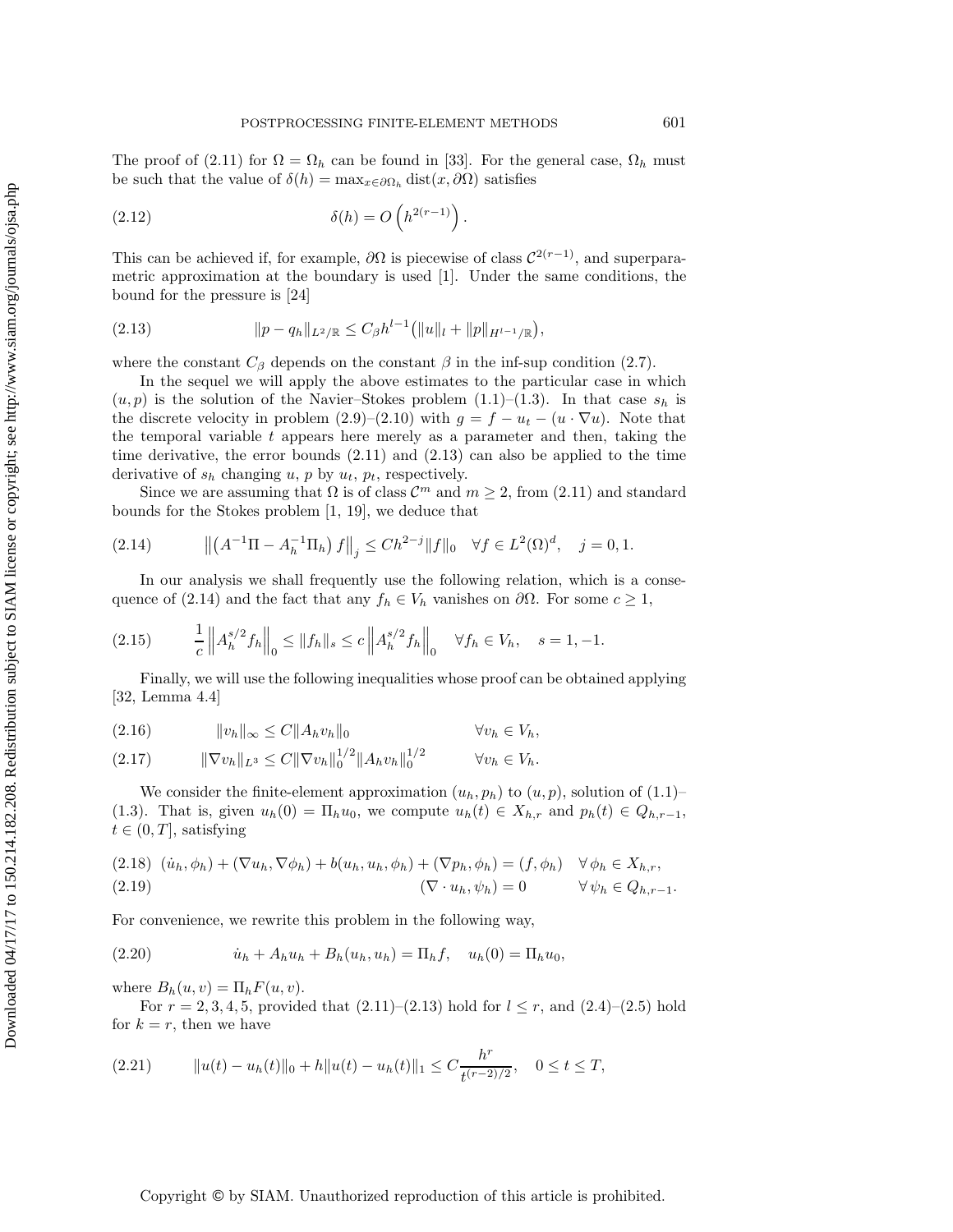(see, e.g., [18, 32, 33]), and also,

(2.22) 
$$
||p(t) - p_h(t)||_{L^2/\mathbb{R}} \leq C \frac{h^{r-1}}{t^{(r'-2)/2}}, \quad 0 \leq t \leq T,
$$

where  $r' = r$  if  $r \le 4$  and  $r' = r + 1$  if  $r = 5$ . Results in [18] hold for h sufficiently small. In the rest of the paper we assume h to be small enough for  $(2.21)$ – $(2.22)$  to hold.

Observe that from (2.21) and (2.2) it follows that  $||u_h(t)||_1$  is bounded for  $0 \le$  $t \leq T$ . However, further bounds for  $u_h(t)$  will be needed in the present paper, so we recall the following result, which, since we are considering finite times  $0 < T < +\infty$ , it is a rewriting of [34, Proposition 3.2].

Proposition 2.1. *Let the forcing term* f *in* (1.1) *satisfy* (2.3). *Then, there exists a constant*  $M_3 > 0$ *, depending only on*  $M_2$ ,  $\|A_h u_h(0)\|_0$  *and*  $\sup_{0 \leq t \leq T} \|u_h(t)\|_1$ *, such that the following bounds hold for*  $0 \le t \le T$ *:* 

(2.23) 
$$
F_{0,2}(t) \equiv ||A_h u_h(t)||_0^2 \le \tilde{M}_3^2,
$$

(2.24) 
$$
F_{1,r}(t) \equiv t^r \|A_h^{r/2} \dot{u}_h(t)\|_0^2 \le \tilde{M}_3^2, \quad r = 0, 1, 2,
$$

(2.25) 
$$
F_{2,r}(t) \equiv t^{r+2} ||A_h^{r/2} \ddot{u}_h(t)||_0^2 \leq \tilde{M}_3^2, \quad r = -1, 0, 1,
$$

(2.26) 
$$
I_{1,r}(t) \equiv \int_0^t s^{r-1} \|A_h^{r/2} \dot{u}_h(s)\|_0^2 ds \le \tilde{M}_3^2, \quad r = 1, 2,
$$

(2.27) 
$$
I_{2,r}(t) \equiv \int_0^t s^{r+1} \|A_h^{r/2}\ddot{u}_h(s)\|_0^2 ds \le \tilde{M}_3^2, \quad r = -1, 0, 1.
$$

**2.3. The postprocessed method.** This method obtains for any  $t \in (0, T]$ an improved approximation by solving the following discrete Stokes problem: find  $(\tilde{u}_h(t), \tilde{p}_h(t)) \in (X, Q)$  satisfying

(2.28) 
$$
\left(\nabla \tilde{u}_h(t), \nabla \tilde{\phi}\right) + \left(\nabla \tilde{p}_h(t), \tilde{\phi}\right) = \left(f, \tilde{\phi}\right) - b\left(u_h(t), u_h(t), \tilde{\phi}\right) - \left(\dot{u}_h(t), \tilde{\phi}\right) \quad \forall \tilde{\phi} \in \tilde{X},
$$
  
(2.29) 
$$
\left(\nabla \cdot \tilde{u}_h(t), \tilde{\psi}\right) = 0 \quad \forall \tilde{\psi} \in \tilde{Q},
$$

where  $(\widetilde{X}, \widetilde{Q})$  is either:

- (a) The same-order MFE over a finer grid. That is, for  $h' < h$ , we choose  $(X, Q) = (X_{h',r}, Q_{h',r-1}).$
- (b) A higher-order MFE over the same grid. In this case we choose  $(\tilde{X}, \tilde{Q}) =$  $(X_{h,r+1}, Q_{h,r}).$

In both cases, we will denote by  $\widetilde{V}$  the corresponding discretely divergence-free space that can be either  $V = V_{h',r}$  or  $V = V_{h,r+1}$  depending on the selection of the postprocessing space. The discrete orthogonal projection into V will be denoted by  $\Pi_h$ , and we will represent by  $\tilde{A}_h$  the discrete Stokes operator acting on functions in  $\tilde{V}$ . Notice then that from (2.28) it follows that  $\tilde{u}_h(t) \in \tilde{V}$  and it satisfies

(2.30) 
$$
\tilde{A}_h \tilde{u}_h(t) = \tilde{\Pi}_h \big(f - F(u_h(t), u_h(t)) - \dot{u}_h(t)\big).
$$

In [18] the following result is proved.

THEOREM 2.2. Let  $(u, p)$  be the solution of  $(1.1)$ – $(1.3)$  and for  $r = 3, 4$ , let  $(2.4)$ – (2.5) *hold with*  $k = r + 2$  *and let* (2.11) *hold for*  $2 \leq l \leq r$ *. Then, there exists a*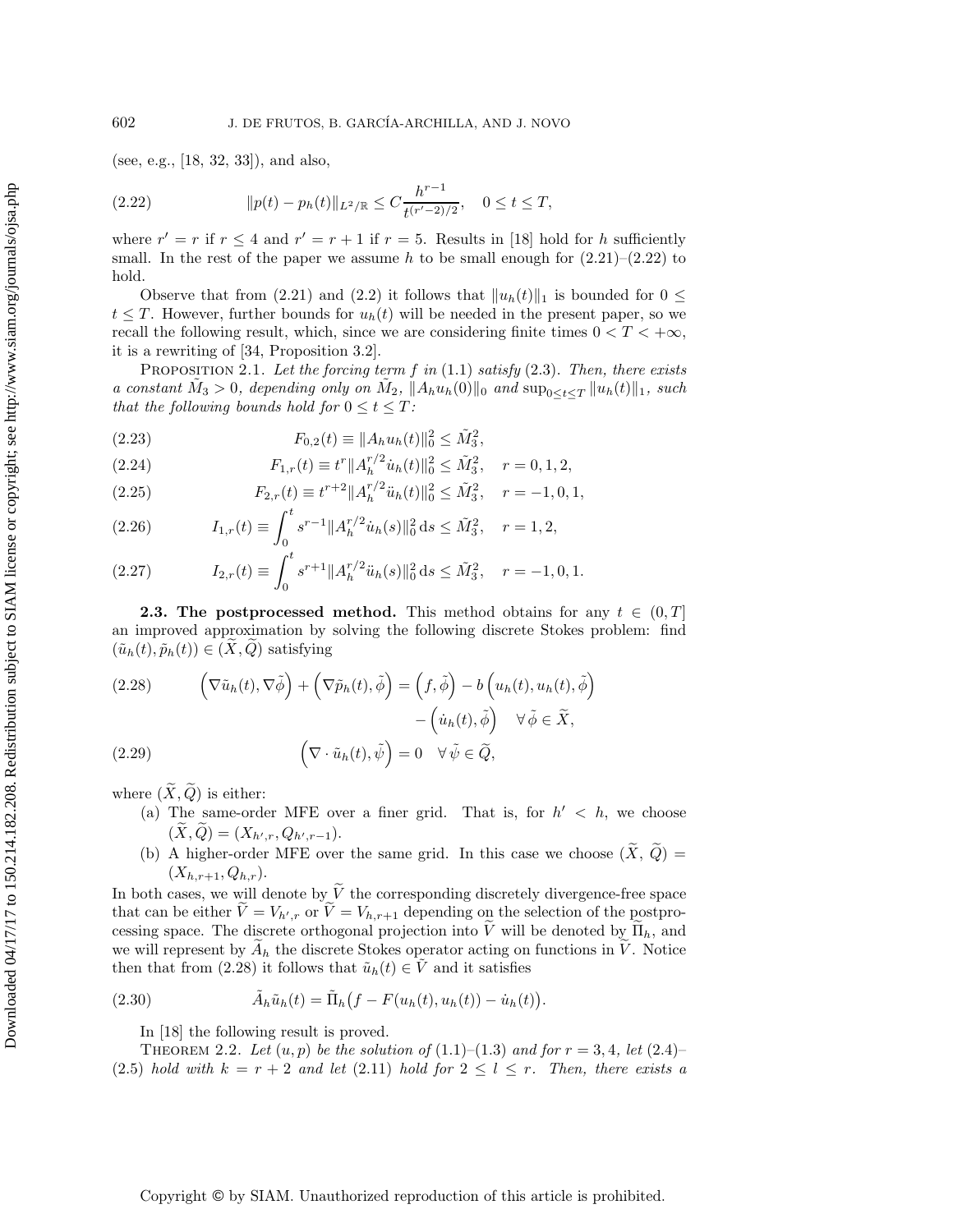*positive constant* C *such that the postprocessed MFE approximation to*  $u$ ,  $\tilde{u}_h$  *satisfies the following bounds for*  $r = 3, 4$  *and*  $t \in (0, T]$ *:* 

(i) if the postprocessing element is  $(X, Q) = (X_{h', r}, Q_{h', r-1})$ , then

$$
(2.31) \t\t ||u(t) - \tilde{u}_h(t)||_j \leq \frac{C}{t^{(r-2)/2}} (h')^{r-j} + \frac{C}{t^{(r-1)/2}} h^{r+1-j} |\log(h)|, \quad j = 0, 1,
$$

$$
(2.32) \quad ||p(t) - \tilde{p}_h(t)||_{L^2/\mathbb{R}} \le \frac{C}{t^{(r-2)/2}} (h')^{r-1} + \frac{C}{t^{(r-1)/2}} h^r |\log(h)|,
$$

(ii) *if the postprocessing element is*  $(\widetilde{X}, \widetilde{Q}) = (X_{h,r+1}, Q_{h,r})$ *, then* 

(2.33) 
$$
||u(t) - \tilde{u}_h(t)||_j \leq \frac{C}{t^{(r-1)/2}} h^{r+1-j} |\log(h)|, \qquad j = 0, 1,
$$

(2.34) 
$$
||p(t) - \tilde{p}_h(t)||_{L^2/\mathbb{R}} \leq \frac{C}{t^{(r-1)/2}} h^r |\log(h)|.
$$

Since the constant C depends on the type of element used, the result is stated for a particular kind of MFE methods, but it applies to any kind of MFE method satisfying the LBB condition (2.7), the approximation properties  $(2.11)$ – $(2.13)$ , as well as negative norm estimates, that is,

$$
||u - s_h||_{-m} \le Ch^{l + \min{(m, r-2)}}(||u||_l + ||p||_{H^{l-1}/\mathbb{R}})
$$

for  $m = 1, 2$  and  $1 \leq l \leq r$ . For these negative norm estimates to hold, it is necessary on the one hand that  $\Omega$  is of class  $C^{2+m}$ , and, on the other hand, that  $X_{h,r} \subset H_0^1(\Omega)^{\tilde{d}}$ , so that  $X_{h,r}$  consists of continuous functions vanishing on  $\partial\Omega$  (i.e., discontinuous elements are excluded).

As pointed out in [18, Remark 4.2], with a much simpler analysis than that needed to prove Theorem 2.2, together with results in [2], the previous result applies to the so-called mini element ( $r = 2$ ) but excluding the case  $j = 0$  ( $L^2$  errors) in (2.31) and (2.33).

# **3. Analysis of fully discrete postprocessed methods.**

**3.1. The general case.** As mentioned in the Introduction, in practice, it is hardly ever possible to compute the MFE approximation exactly, and, instead, some time-stepping procedure must be used to approximate the solution of (2.18)–(2.19). Hence, for some time levels  $0 = t_0 < t_1 < \cdots < t_N = T$ , approximations  $U_h^{(n)} \approx$  $u_h(t_n)$  and  $P_h^{(n)} \approx p_h(t_n)$  are obtained. Then, given an approximation  $d_t^* U_h^{(n)}$  to  $u_h(t_n)$ , the fully discrete postprocessed approximation  $(\tilde{U}_h^{(n)}, \tilde{P}_h^{(n)})$  is obtained as the solution of the following Stokes problem:

(3.1)  
\n
$$
\left(\nabla \tilde{U}_h^{(n)}, \nabla \tilde{\phi}\right) + \left(\nabla \tilde{P}_h^{(n)}, \tilde{\phi}\right) = \left(f, \tilde{\phi}\right) - b\left(U_h^{(n)}, U_h^{(n)}, \tilde{\phi}\right) - \left(d_t^* U_h^{(n)}, \tilde{\phi}\right) \quad \forall \tilde{\phi} \in \tilde{X},
$$
\n(3.2)  
\n
$$
\left(\nabla \cdot \tilde{U}_h^{(n)}, \tilde{\psi}\right) = 0 \quad \forall \tilde{\psi} \in \tilde{Q},
$$

where  $(\tilde{X}, \tilde{Q})$  is as in (2.28)–(2.29). Notice then that  $\tilde{U}_h^{(n)} \in \tilde{V}$  and it satisfies

(3.3) 
$$
\tilde{A}_h \tilde{U}_h^{(n)} = \tilde{\Pi}_h \left( f - F \left( U_h^{(n)}, U_h^{(n)} \right) - d_t^* U_h^{(n)} \right).
$$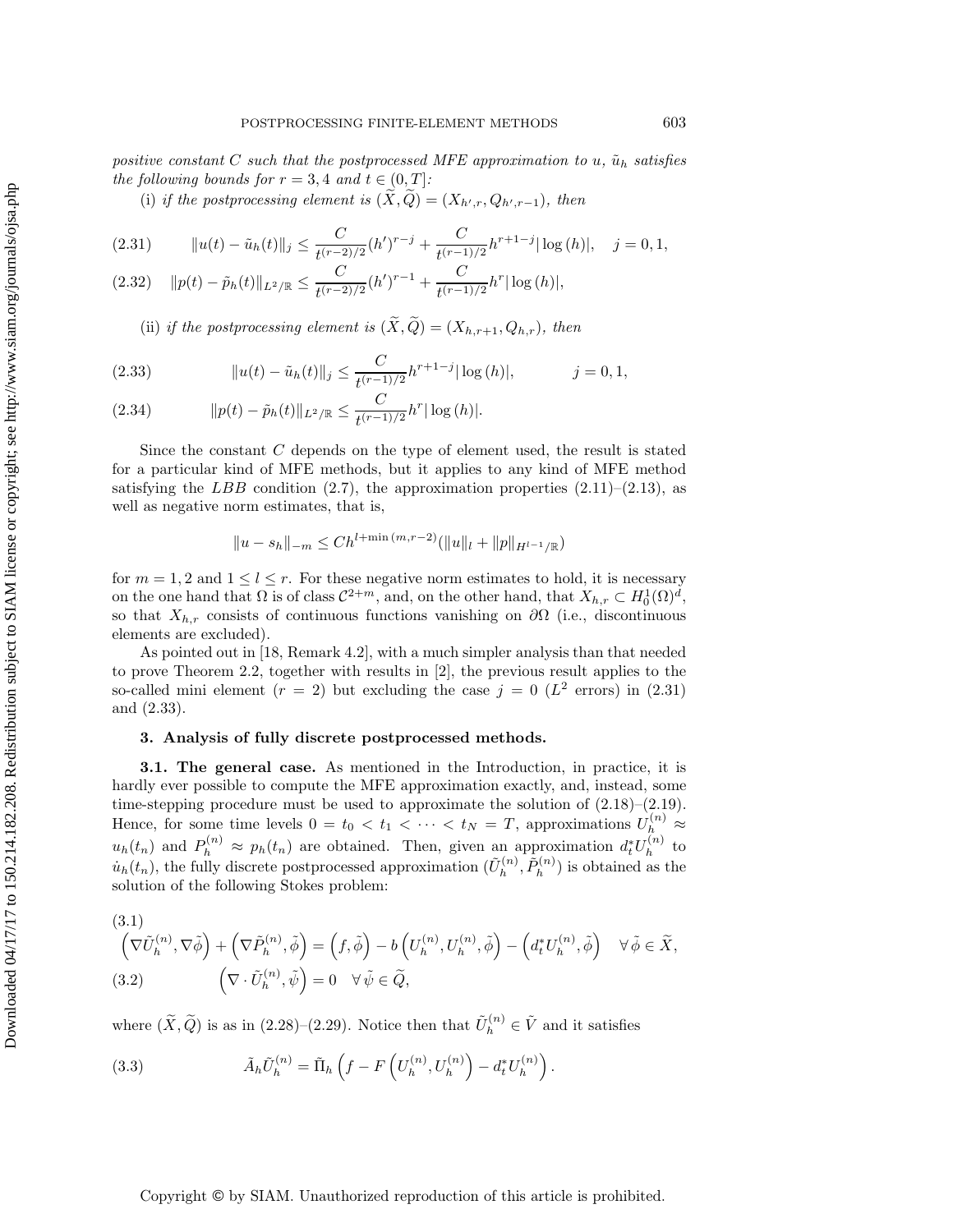For reasons already analyzed in [17] and confirmed in the arguments that follow, we propose

(3.4) 
$$
d_t^* U_h^{(n)} = \Pi_h f - A_h U_h^{(n)} - B_h \left( U_h^{(n)}, U_h^{(n)} \right)
$$

as an adequate approximation to the time derivative  $\dot{u}_h(t_n)$ , which is very convenient from the practical point of view.

We decompose the errors  $u(t) - \tilde{U}_h^{(n)}$  and  $p(t) - \tilde{P}_h^{(n)}$  as follows,

(3.5) 
$$
u(t) - \tilde{U}_h^{(n)} = (u(t) - \tilde{u}_h(t_n)) + \tilde{e}_n,
$$

(3.6) 
$$
p(t_n) - \tilde{P}_h^{(n)} = (p(t_n) - \tilde{p}_h(t_n)) + \tilde{\pi}_n,
$$

where  $\tilde{e}_n = \tilde{u}_h(t_n) - \tilde{U}_h^{(n)}$  and  $\tilde{\pi}_n = \tilde{p}_h(t_n) - \tilde{P}_n$  are the temporal errors of the fully discrete postprocessed approximation  $(\tilde{U}_h^{(n)}, \tilde{P}_h^{(n)})$ . The first terms on the right-hand sides of  $(3.5)-(3.6)$  are the errors of the (semidiscrete) postprocessed approximation whose size is estimated in Theorem 2.2. In the present section we analyze the time discretization errors  $\tilde{e}_n$  and  $\tilde{\pi}_n$ .

To estimate the size of  $\tilde{e}_n$  and  $\tilde{\pi}_n$ , we bound them in terms of

$$
e_n = u_h(t_n) - U_h^{(n)},
$$

the temporal error of the MFE approximation. We do this for any time-stepping procedure satisfying the following assumption

(3.7) 
$$
\lim_{k \to 0} \max_{0 \le n \le N} ||e_n||_0 = 0, \text{ and } \limsup_{k \to 0} \max_{0 \le n \le N} ||e_n||_1 = O(1),
$$

where  $k = \max\{t_n - t_{n-1} \mid 1 \leq n \leq N\}$ . Bounds for  $||e_n||_0$  and  $||e_n||_1$  of size  $O(k^2/t_n)$ and  $O(k/t_n^{1/2})$ , respectively, have been proven for the Crank–Nicolson method in [34] (see also [41]). The arguments in [10] can be adapted to show that, for the two-step BDF,  $||e_n||_j \leq Ck^{2-j/2}/t_n$ , for  $2 \leq n \leq N$ ,  $j = 0, 1$  (although in section 5 we shall obtain sharper bounds of  $||e_n||_1$ . For problems in two spatial dimensions, bounds for a variety of methods can be found in the literature (see a summary in [31]).

In the arguments in the present section we use the following inequalities  $(34, (3.7))$ which hold for all  $v_h, w_h \in V_h$  and  $\phi \in H_0^1(\Omega)^d$ :

(3.8) 
$$
|b(v_h, v_h, \phi)| \leq c ||v_h||_1^{3/2} ||A_h v_h||_0^{1/2} ||\phi||_0,
$$

$$
(3.9) \t\t\t |b(v_h, w_h, \phi)| + |b(w_h, v_h, \phi)| \leq c \|v_h\|_1 \|A_h w_h\|_0 \|\phi\|_0,
$$

$$
(3.10) \t\t\t |b(v_h, w_h, \phi)| + |b(w_h, v_h, \phi)| \leq ||v_h||_1 ||w_h||_1 ||\phi||_1.
$$

PROPOSITION 3.1. Let  $(2.11)$  *hold for*  $l = 2$ . Then, there exists a positive constant  $C = C(\max_{0 \leq t \leq T} ||A_h u_h(t)||_0)$  *such that* 

$$
(3.11) \t ||\tilde{e}_n - e_n||_j \leq Ch^{2-j} (||e_n||_1 + ||e_n||_1^3 + ||A_he_n||_0), \t j = 0, 1, \t 1 \leq n \leq N,
$$

$$
(3.12) \quad \|\tilde{\pi}_n\|_{L^2(\Omega)/\mathbb{R}} \le C \big( \|\tilde{e}_n\|_1 + \|e_n\|_1 + \|e_n\|_1^2 \big), \qquad 1 \le n \le N.
$$

*Proof*. From (3.4) and (2.20) it follows that

(3.13) ˙uh(tn) − d<sup>∗</sup> tU(n) <sup>h</sup> = −Ahe<sup>n</sup> + Π<sup>h</sup> F <sup>U</sup>(n) <sup>h</sup> , U(n) h − F(uh(tn), uh(tn)) ,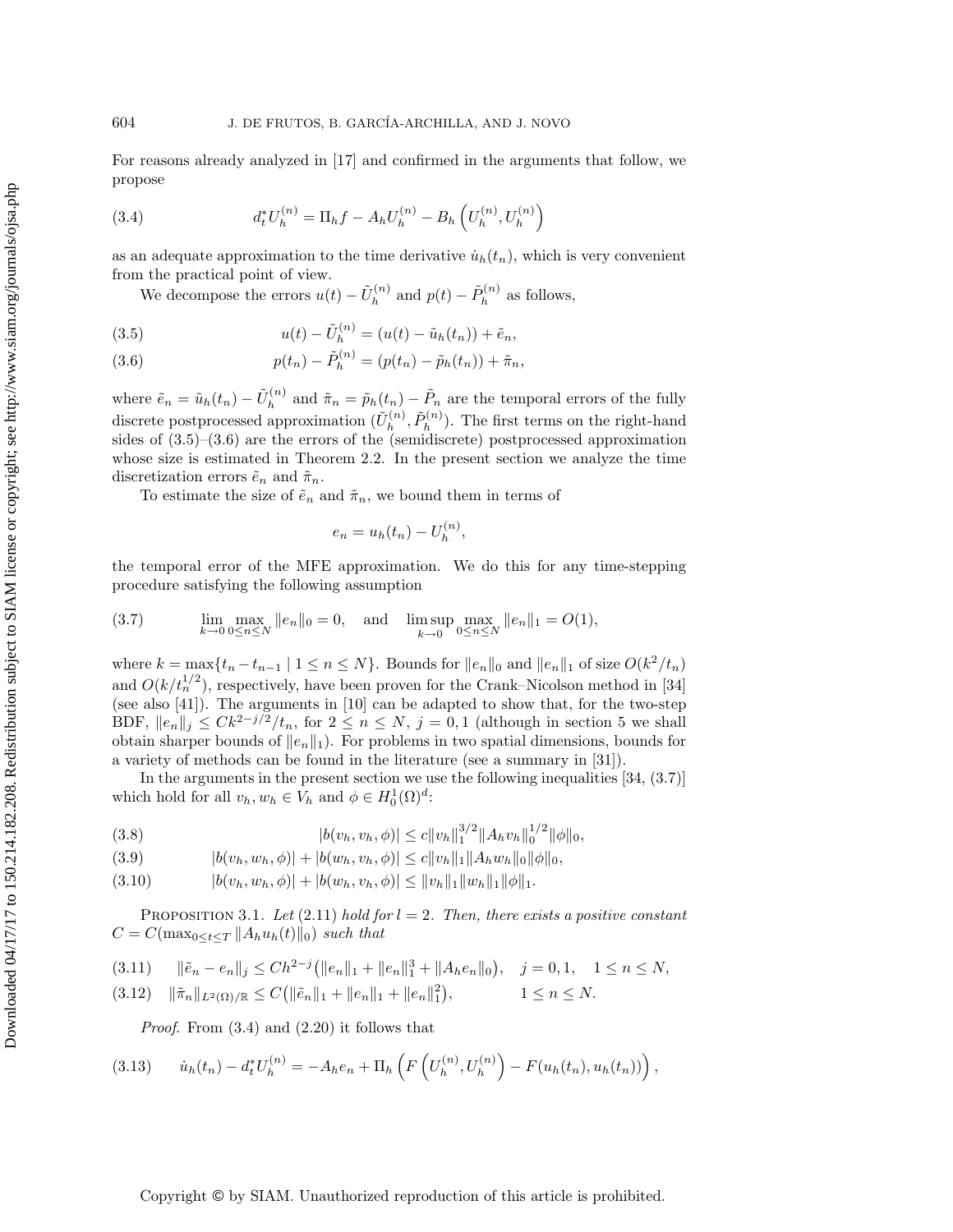so that subtracting (3.3) from (2.30) and multiplying by  $\widetilde{A}_{h}^{-1}$  we get

(3.14) 
$$
\tilde{e}_n = -\tilde{A}_h^{-1} \tilde{\Pi}_h (I - \Pi_h) g + \tilde{A}_h^{-1} \tilde{\Pi}_h A_h e_n,
$$

where  $g = F(u_h(t_n), u_h(t_n)) - F(U_h^{(n)}, U_h^{(n)})$ . By writing

$$
\widetilde{A}_h^{-1}\widetilde{\Pi}_h A_h e_n = e_n + \left(\widetilde{A}_h^{-1}\widetilde{\Pi}_h - A_h^{-1}\right) A_h e_n,
$$

and applying (2.14) we get

(3.15) 
$$
\|\tilde{e}_n - e_n\|_j \le \left\|\tilde{A}_h^{-1}\tilde{\Pi}_h(I - \Pi_h)g\right\|_j + Ch^{2-j} \|A_he_n\|_0, \quad j = 0, 1.
$$

Similarly, for  $q$  we write

(3.16) 
$$
\widetilde{A}_h^{-1} \widetilde{\Pi}_h (I - \Pi_h) g = \left( \widetilde{A}_h^{-1} \widetilde{\Pi}_h - A^{-1} \Pi \right) (I - \Pi_h) g + A^{-1} \Pi (I - \Pi_h) g.
$$

In order to bound the first term on the right-hand side above we first apply (2.14), and then we observe that  $\|(I - \Pi_h)g\|_0 \le \|g\|_0$ . For the second term on the righthand side of  $(3.16)$ , we may use a simple duality argument and  $(2.8)$ , so that we have  $\|\widetilde{A}_h^{-1}\widetilde{\Pi}_h(I-\Pi_h)g\|_j \leq Ch^{2-j} \|g\|_0$ . Now, by writing g as

(3.17) 
$$
g = F(e_n, u_h(t_n)) + F(u_h(t_n), e_n) - F(e_n, e_n),
$$

a duality argument and  $(3.8)$ – $(3.9)$  show that

$$
\left\|\widetilde{A}_h^{-1}\widetilde{\Pi}_h(I-\Pi_h)g\right\|_j \leq Ch^{2-j}\left(\|A_hu_h(t_n)\|_0\|e_n\|_1+\|e_n\|_1^{3/2}\|A_he_n\|_0^{1/2}\right).
$$

Applying Hölder's inequality to the last term on the right-hand side above, the bound (3.11) follows from (3.14) and (3.15).

For the pressure, subtracting  $(3.1)$  from  $(2.28)$  and recalling  $(3.13)$  we have

$$
(\tilde{\pi}_n, \nabla \cdot \tilde{\phi}) = (\nabla \tilde{e}_n, \nabla \tilde{\phi}) + (g, \tilde{\phi}) + (\dot{u}_h - d_t^* U_h^{(n)}, \tilde{\phi}),
$$

for all  $\tilde{\phi} \in \tilde{X}$ , where g is as in (3.17). Then, thanks to the inf-sup condition (2.7), we have

$$
\|\tilde{\pi}_n\|_{L^2(\Omega)/\mathbb{R}} \leq C \left( \|\tilde{e}_n\|_1 + \sup_{\tilde{\phi}\in \tilde{X}} \frac{|(g,\tilde{\phi})|}{\|\tilde{\phi}\|_1} + \left\| \dot{u}_h(t_n) - d_t^* U_h^{(n)} \right\|_{-1} \right).
$$

Taking into account the expression of  $g$  in (3.17) and applying (3.10) it follows that

$$
\|\tilde{\pi}_n\|_{L^2(\Omega)/\mathbb{R}} \leq C \left( \|\tilde{e}_n\|_1 + \|e_n\|_1 (\|u_h(t_n)\|_1 + \|e_n\|_1) + \|\dot{u}_h - d_t^* U_h^{(n)}\|_{-1} \right),
$$

so that (3.12) follows by applying Lemma 3.2 below, (2.15), and using the fact that  $||u_h(t_n)||_1 \leq C||A_hu_h(t_n)||_0.$  $\Box$ 

LEMMA 3.2. *Under the hypotheses of Proposition* 3.1, *there exists a constant*  $C =$  $C(\max_{0\leq t\leq T} \|u_h(t)\|_1) > 0$  such that the following bound holds for  $1 \leq n \leq N$ :

(3.18) 
$$
\left\| \dot{u}_h - d_t^* U_h^{(n)} \right\|_{-1} \leq C \left\| A_h^{1/2} e_n \right\|_0 \left( 1 + \| A_h^{1/2} e_n \|_0 \right).
$$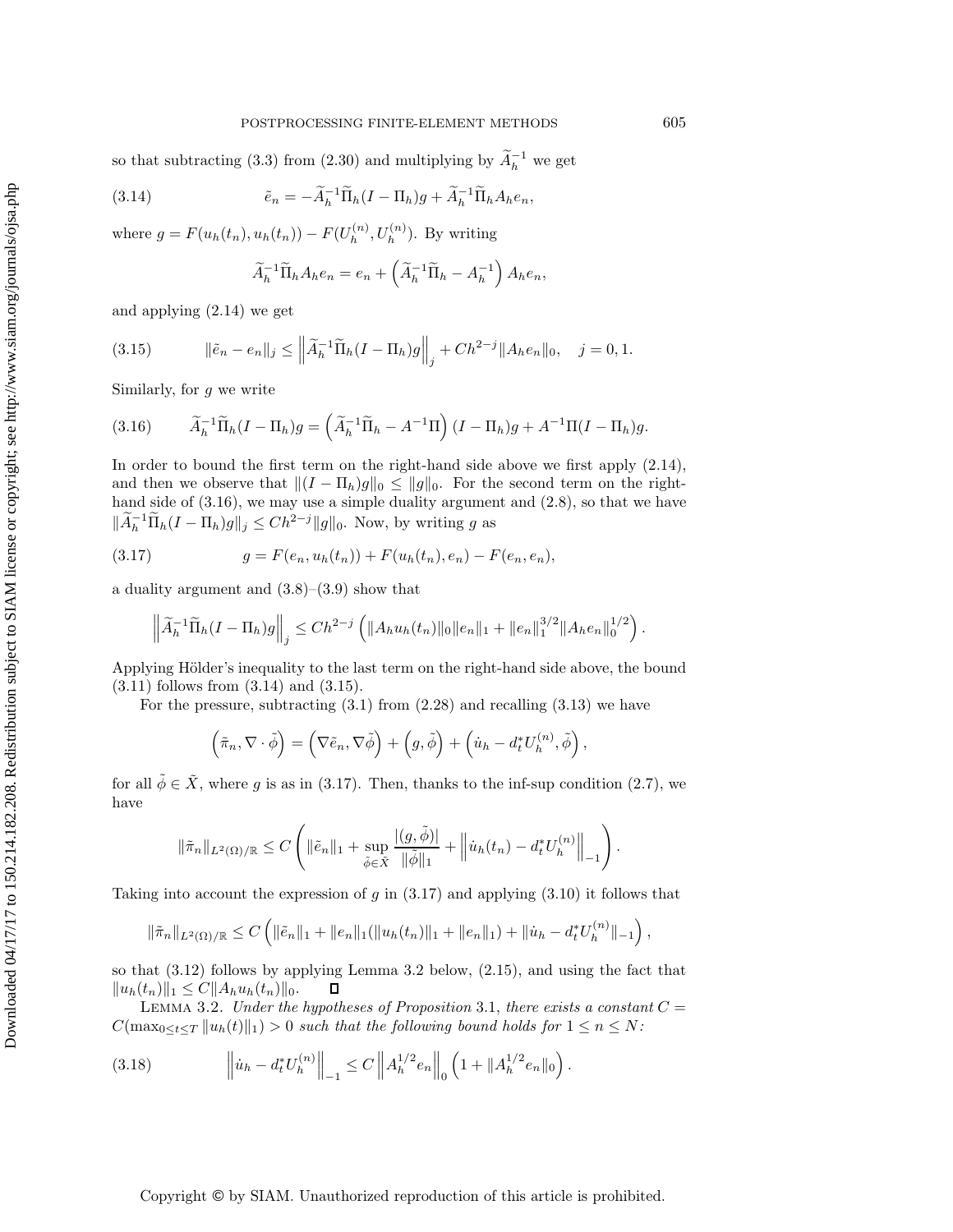*Proof.* Since  $\dot{u}_h - d_t^* U_h^{(n)} \in V_h$ , we have

$$
\left\| \dot{u}_h - d_t^* U_h^{(n)} \right\|_{-1} \leq C \left\| A_h^{-1/2} \left( \dot{u}_h - d_t^* U_h^{(n)} \right) \right\|_0,
$$

due to (2.15). Thus, in view of (3.13), the lemma is proved if for

$$
g = F(u_h(t_n), u_h(t_n)) - F\left(U_h^{(n)}, U_h^{(n)}\right),
$$

we show that  $||A_h^{-1/2} \Pi_h g||_0$  can be bounded by the right-hand side of (3.18). If we write g as in  $(3.17)$ , a simple duality argument,  $(3.10)$ , and the equivalence  $(2.15)$ show that, indeed,

$$
\left\|A_h^{-1/2} \Pi_h g\right\|_0 \leq C \|e_n\|_1 \big( \|u_h(t_n)\|_1 + \|e_n\|_1 \big).
$$

Since according to (2.15),  $||e_n||_1$  and  $||A_h^{1/2}e_n||_0$  are equivalent, then the result follows. П

Since we are assuming that the meshes are quasiuniform and, hence, both (2.6) and (2.15) hold, we have  $Ch^{2-j} \|A_h e_n\|_0 \leq C \|e_n\|_j$  and  $Ch \|e_n\|_1 \leq C \|e_n\|_0$ . Thus, from  $(3.11)$ – $(3.12)$  and  $(3.7)$  the following result follows.

THEOREM 3.3. Let  $(2.11)$  *hold for*  $l = 2$  *and let*  $(2.3)$  *hold. Then there exists a positive constant* C depending on  $\max\{F_{2,0}(t) \mid 0 \le t \le T\}$ *, such that if the errors*  $e_n = u_h(t_n) - U_h^{(n)}$ ,  $1 \leq n \leq N$  of any approximation  $U_h^{(n)} \approx u_h(t_n)$  for  $0 =$  $t_0 < \cdots < t_N$  satisfy (3.7), then the (fully discrete) postprocessed approximations  $(\tilde{U}_h^{(n)}, \tilde{P}_h^{(n)})$  *solution of* (3.1)–(3.2) *satisfy* 

$$
(3.19) \qquad \left\|\tilde{u}_h(t_n) - \tilde{U}_h^{(n)}\right\|_j \le C \left\|u_h(t_n) - U_h^{(n)}\right\|_j, \quad 1 \le n \le N, \quad j = 0, 1,
$$

$$
(3.20) \t\t ||\tilde{p}_h(t_n) - \tilde{P}_h^{(n)}||_{L^2(\Omega)/\mathbb{R}} \le C \t ||u_h(t_n) - U_h^{(n)}||_1, \t 1 \le n \le N,
$$

*for* k sufficiently small, where  $(\tilde{u}_h(t_n), \tilde{p}_h(t_n))$  is the (semidiscrete) postprocessed ap*proximation defined in* (2.28)–(2.29).

**3.2. The case of the BDF.** Better estimates than (3.19) can be obtained when  $||A_he_n||_0$  can be shown to decay with k at the same rate as  $||e_n||_0$ . As mentioned in the introduction this will be shown to be the case of two (fixed time-step) time integration procedures in section 5: the backward Euler method and the two-step BDF [9] (see also [25, section III.1]). We describe them now.

For  $N \ge 2$  integer, we fix  $k = \Delta t = T/N$ , and we denote  $t_n = nk$ ,  $n = 0, 1, ..., N$ . For a sequence  $(y_n)_{n=0}^N$  we denote

$$
Dy_n = y_n - y_{n-1}, \quad n = 1, 2 \dots, N.
$$

Given  $U_h^{(0)} = u_h(0)$ , a sequence  $(U_h^{(n)}, P_h^{(n)})$  of approximations to  $(u_h(t_n), p_h(t_n))$ ,  $n = 1, \ldots N$ , is obtained by means of the following recurrence relation:

$$
(3.21) \quad \left(d_t U_h^{(n)}, \phi_h\right) + \left(\nabla U_h^{(n)}, \nabla \phi_h\right) \n+ b\left(U_h^{(n)}, U_h^{(n)}, \phi_h\right) - \left(P_h^{(n)}, \nabla \cdot \phi_h\right) = (f, \phi_h) \quad \forall \phi_h \in X_{h,r}, \n(3.22) \quad \left(\nabla \cdot U_h^{(n)}, \psi_h\right) = 0, \quad \forall \psi_h \in Q_{h,r-1},
$$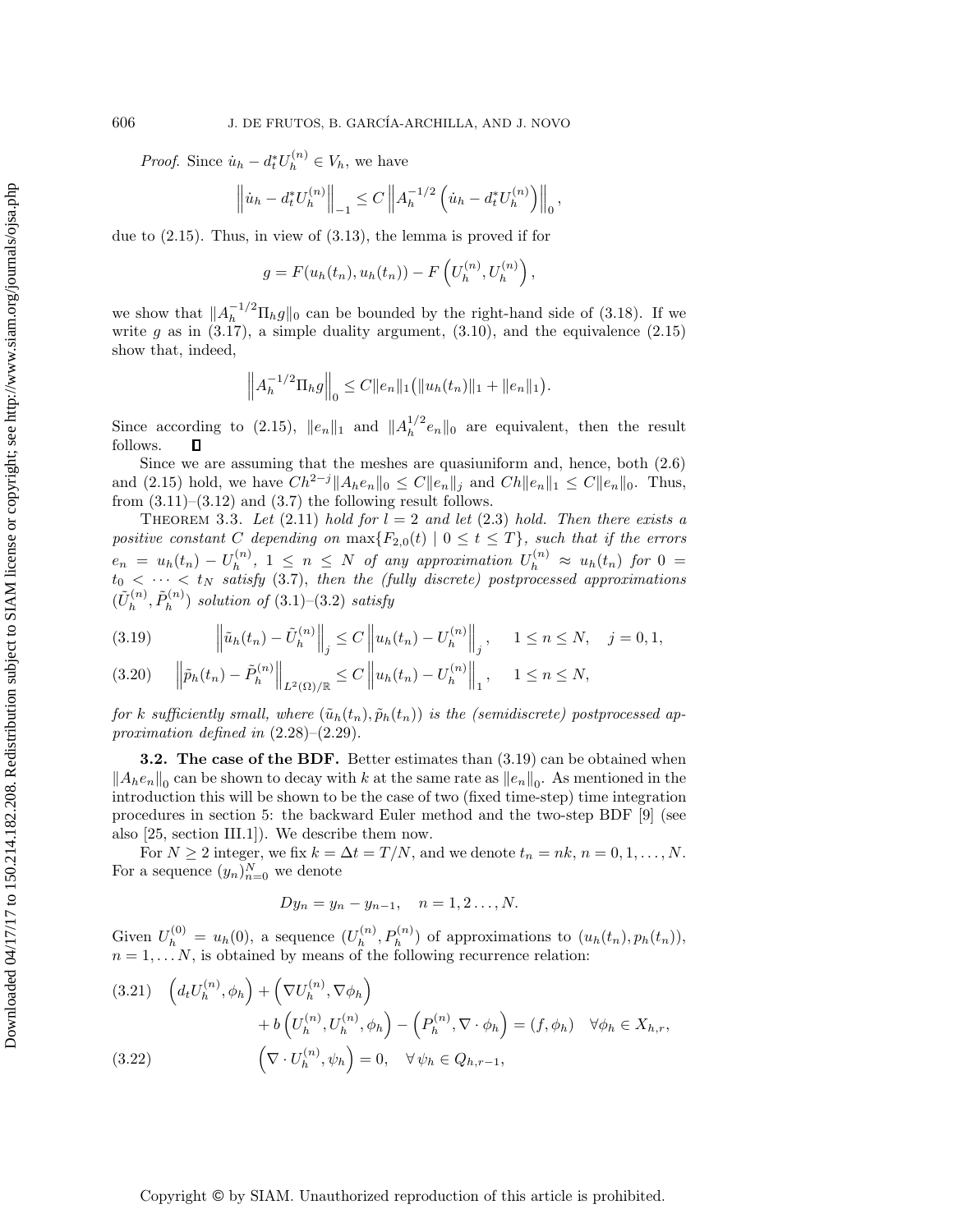where  $d_t = k^{-1}D$  in the case of the backward Euler method and  $d_t = k^{-1}(D + \frac{1}{2}D^2)$ for the two-step BDF. In this last case, a second starting value  $U_h^{(1)}$  is needed. In the present paper, we will always assume that  $U_h^{(1)}$  is obtained by one step of the backward Euler method. Also, for both the backward Euler and the two-step BDF, we assume that  $U_h^{(0)} = u_h(0)$ , which is usually the case in practical situations. In order to cope for the minor differences between the two methods, we set

(3.23) 
$$
l_0 = \begin{cases} 1, & \text{for the backward Euler method,} \\ 2, & \text{for the two-step BDF.} \end{cases}
$$

Under these conditions, we show in Lemma 5.2 and Theorems 5.4 and 5.7 in section 5 that the errors  $e_n$  of these two time integration procedures satisfy that

(3.24) 
$$
||e_n||_0 + t_n ||A_h e_n||_0 \leq C_{l_0} \frac{k^{l_0}}{t_n^{l_0 - 1}}, \quad 1 \leq n \leq N,
$$

for a certain constants  $C_1$  and  $C_2$ . These are, respectively, the terms between parentheses in (5.23) and (5.33) below, which as Proposition 2.1 above and Lemma 4.3 below show, can be bounded for  $T > 0$  fixed. Thus, from Proposition 3.1 and (3.24) the following result follows readily.

Theorem 3.4. *Under the hypotheses of Proposition* 3.1, *let the approximations*  $U_h^{(n)}$ ,  $n = 1, \ldots, N$  be obtained by either the backward Euler method or the two-step *BDF* under the conditions stated above. Then, there exist positive constants  $C_l'$  $C(\mathcal{C}_l)$ , for  $l = 1, 2$ , and  $k'$ , such that for  $k < k'$  the temporal errors  $\tilde{e}_n$  of the fully *discrete postprocessed approximation satisfy that*  $\tilde{e}_n = e_n + r_n$ , and

$$
||r_n||_j \le C'_{l_0} h^{2-j} \frac{k^{l_0}}{t_n^{l_0}}, \quad j = 0, 1, \quad 1 \le n \le N.
$$

We remark that a consequence of the above result is that for these two methods the temporal errors of the postprocessed and MFE approximations are asymptotically the same as  $h \to 0$ . This allows to use the difference  $\gamma_h^{(n)} = \tilde{U}_h^{(n)} - U_h^{(n)}$  as an a posteriori error estimator of the spatial error of the MFE approximation, since, as shown in [15, 16, 17], its size is that of  $u(t)-u<sub>h</sub>(t)$  so long as the spatial and temporal errors are not too unbalanced.

We also remark that at a price of lengthening the already long and elaborate analysis in the present paper, variable stepsizes could have been considered following ideas in [4], but, for the sake of simplicity we consider only fixed stepsize in the analysis that follows.

#### **4. Technical results.**

**4.1. Inequalities for the nonlinear term.** We now obtain several estimates for the quadratic form  $B_h(v, w) = \Pi_h F(u, v)$  that will be frequently used in our analysis. We start by proving an auxiliary result.

LEMMA 4.1. Let  $(2.11)$  *hold for*  $l = 2$ , *Then, the following bound holds for any*  $f_h, g_h$ , and  $\psi_h$  *in*  $V_h$ :

$$
(4.1) \t\t |b(f_h, g_h, \psi_h)| + |b(g_h, f_h, \psi_h)| \le C \|A_h f_h\|_{0} \|A_h^{-1/2} g_h\|_{0} \|A_h \psi_h\|_{0}.
$$

*Proof*. To prove this bound we will use the following identity,

$$
I = A^{-1} \Pi A_h + \left(A_h^{-1} - A^{-1} \Pi\right) A_h.
$$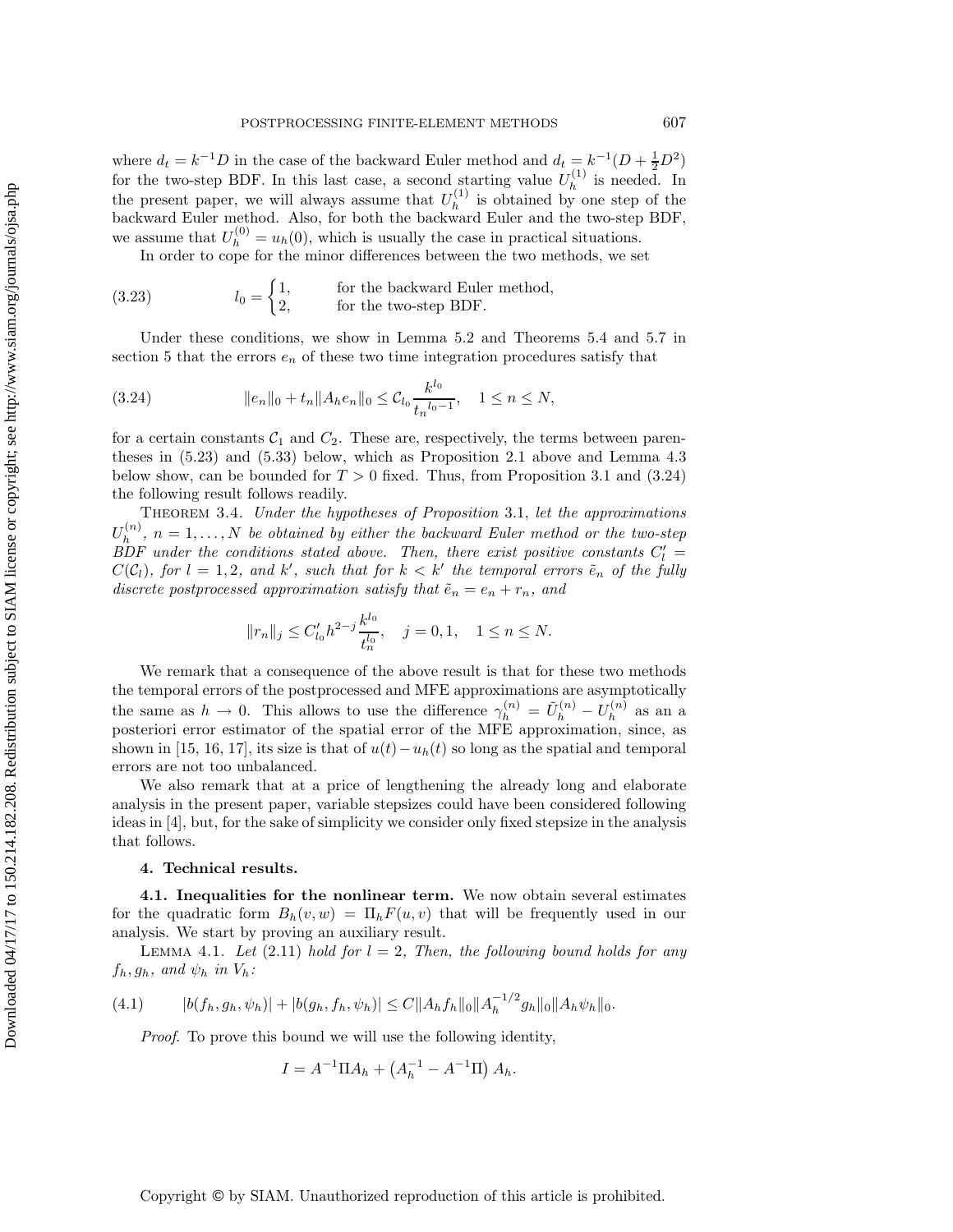It will be applied to either  $f_h$  or  $\psi_h$  whenever any of their derivatives appears in the expressions of  $b(f_h, g_h, \psi_h)$  and  $b(g_h, f_h, \psi_h)$ . We deal first with the second term on the left-hand side of (4.1). Integrating by parts we may write

$$
b(g_h, f_h, \psi_h) = \frac{1}{2}((g_h \cdot \nabla) f_h, \psi_h) - \frac{1}{2}((g_h \cdot \nabla) \psi_h, f_h)
$$
  
=  $\frac{1}{2}((g_h \cdot \nabla)A^{-1} \Pi A_h f_h, \psi_h) - \frac{1}{2}((g_h \cdot \nabla)A^{-1} \Pi A_h \psi_h, f_h)$   
+  $\frac{1}{2}((g_h \cdot \nabla) (A_h^{-1} - A^{-1} \Pi) A_h f_h, \psi_h)$   
-  $\frac{1}{2} ((g_h \cdot \nabla) (A_h^{-1} - A^{-1} \Pi) A_h \psi_h, f_h).$ 

Using (2.14) with  $j = 1$  and (2.16), the last two terms on the right-hand side above can be bounded by

$$
Ch (||A_h f_h||_0 ||\psi_h||_{\infty} + ||A_h \psi_h||_0 ||f_h||_{\infty}) ||g_h||_0 \le Ch ||A_h f_h||_0 ||A_h \psi_h||_0 ||g_h||_0.
$$

By writing  $||g_h||_0 \leq ||A_h^{1/2}||_0 ||A_h^{-1/2}g_h||_0 \leq Ch^{-1}||A_h^{-1/2}g_h||_0$ , we thus have

$$
(4.2) \quad |b_h(g_h, f_h, \psi_h)| \leq \frac{1}{2} \left| \left( (g_h \cdot \nabla) A^{-1} \Pi A_h f_h, \psi_h \right) \right| + \frac{1}{2} \left| \left( (g_h \cdot \nabla) A^{-1} \Pi A_h \psi_h, f_h \right) \right| + C \|A_h f_h\|_0 \|A_h \psi_h\|_0 \left\| A_h^{-1/2} g_h \right\|_0.
$$

Now, applying Hölder's inequality it easily follows that

$$
\left| \left( (g_h \cdot \nabla) A^{-1} \Pi f_h, \psi_h \right) \right| \leq
$$
  
 
$$
C \|g_h\|_{-1} \left( \left\| A^{-1} \Pi A_h f_h \right\|_2 \|\psi_h\|_{\infty} + \left\| \nabla A^{-1} \Pi A_h f_h \right\|_{L^6} \|\nabla \psi_h\|_{L^3} \right)
$$

,

so that, applying  $(2.16)$ – $(2.17)$  and regularity estimates for the Stokes problem, and standard Sobolev's inequalities we have

(4.3) 
$$
\left| \left( (g_h \cdot \nabla) A^{-1} \Pi f_h, \psi_h \right) \right| \leq C \|g_h\|_{-1} \|A_h f_h\|_0 \|A_h \psi_h\|_0.
$$

Also, arguing similarly,  $|((g_h \cdot \nabla)A^{-1}\Pi A_h\psi_h, f_h)| \leq C||g_h||_{-1} ||A_hf_h||_0 ||A_h\psi_h||_0$ , so that from  $(4.2)$  and  $(4.3)$  it follows that

$$
|b(g_h, f_h, \psi_h)| \le C \left( \|g_h\|_{-1} + \left\|A_h^{-1/2}g_h\right\|_0 \right) \|A_h f_h\|_0 \|A_h \psi_h\|_0.
$$

Now, recalling the equivalence (2.15) we have

(4.4) 
$$
|b(g_h, f_h, \psi_h)| \leq C \left\| A_h^{-1/2} g_h \right\|_0 \|A_h f_h\|_0 \|A_h \psi_h\|_0.
$$

For the second term on the left-hand side of  $(4.1)$ , thanks to  $(2.1)$  we may write

$$
|b(f_h, g_h, \psi_h)| \leq |((f_h \cdot \nabla)A^{-1} \Pi A_h \psi_h, g_h)| + |((\nabla \cdot A^{-1} \Pi A_h f_h) \psi_h, g_h)|
$$
  
+ 
$$
|((f_h \cdot \nabla) (A_h^{-1} - A^{-1} \Pi) A_h \psi_h, g_h)|
$$
  
+ 
$$
|((\nabla \cdot (A_h^{-1} - A^{-1} \Pi) A_h f_h) \psi_h, g_h)|,
$$

so that

$$
|b(f_h, g_h, \psi_h)| \leq (||(f_h \cdot \nabla)A^{-1} \Pi A_h \psi_h||_1 + ||(\nabla \cdot A^{-1} \Pi A_h f_h) \psi_h||_1) ||g_h||_{-1} + Ch ||A_h f_h||_0 ||A_h \psi_h||_0 ||g_h||_0.
$$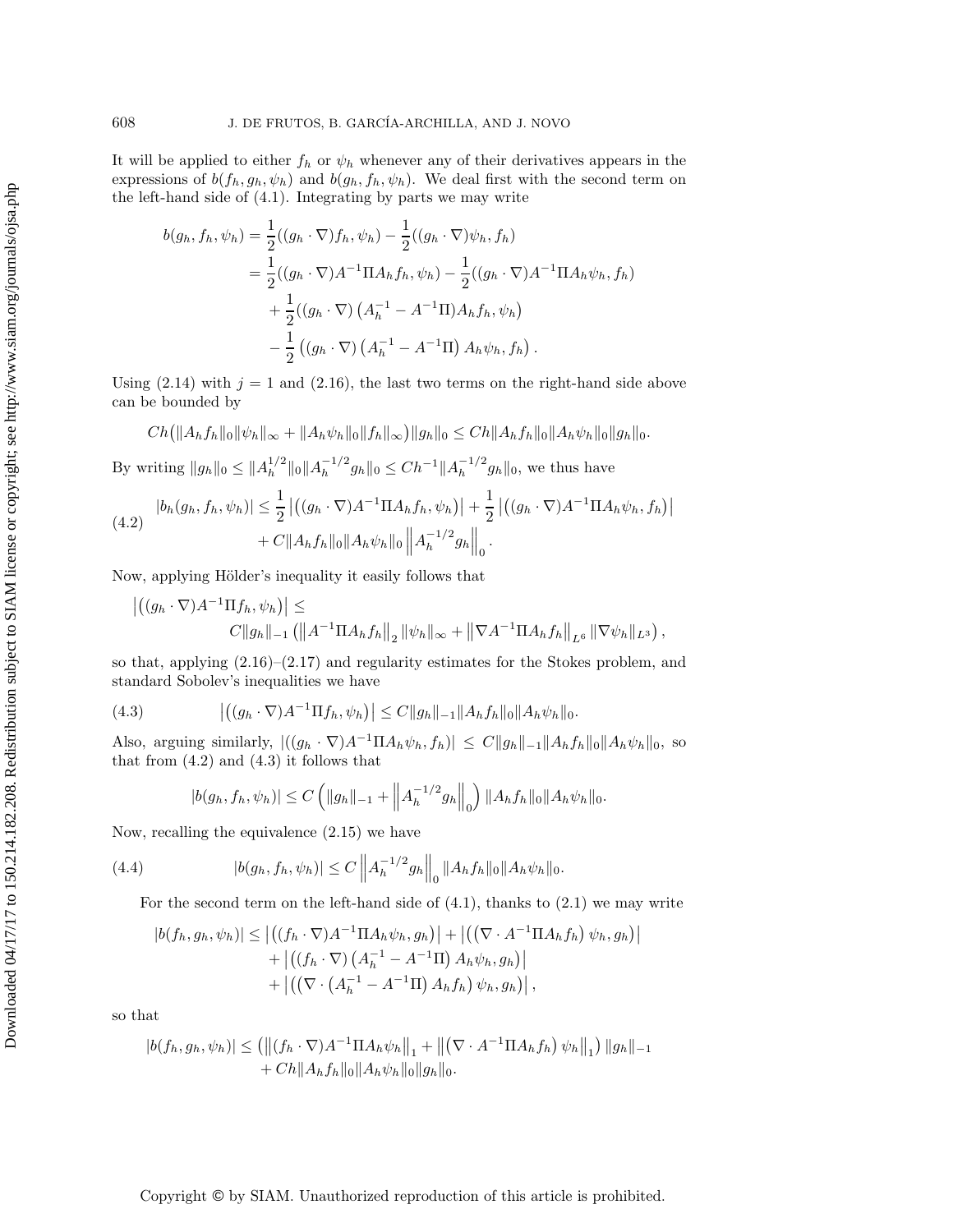Then, recalling that  $||g_h||_0 \leq Ch^{-1} ||A_h^{-1/2} g_h||_0$  and (2.15), arguments like those used from  $(4.2)$  to  $(4.4)$  also show that

$$
|b_h(f_h,g_h,\psi_h)| \leq C \|A_h^{-1/2}g_h\|_0 \|A_hf_h\|_0 \|A_h\psi_h\|_0,
$$

П

so that, in view of  $(4.4)$ , the proof of  $(4.1)$  is finished.

LEMMA 4.2. *Under the conditions of Lemma 4.1, there exists a constant*  $C > 0$ such that the following bounds hold for  $v_h, w_h \in V_h$ 

$$
(4.5) \qquad \left\| A_h^{j/2} B_h(v_h, w_h) \right\|_0 + \left\| A_h^{j/2} B_h(w_h, v_h) \right\|_0 \le C \left\| A_h^{(j+1)/2} v_h \right\|_0 \| A_h w_h \|_0,
$$

*for*  $j = -2, -1, 0, 1, and$ 

(4.6) 
$$
||B_h(v_h, v_h)||_0 \leq C ||v_h||_1^{3/2} ||A_h v_h||_0^{1/2},
$$

(4.7)  $||A_h^{-1}B_h(v_h, v_h)||_0 \leq C ||v_h||_0 ||v_h||_1.$ 

*Proof.* The cases  $j = -1, 0$  in (4.5) as well as (4.6) are easily deduced from the fact that for every  $v_h \in V_h$ ,  $||A_h^{1/2}v_h||_0 = ||\nabla v_h||_0$ , (2.16), and from standard bounds  $(e.g., (3.8), [34, (3.7)]).$ 

If we denote  $f_h = w_h$ ,  $g_h = v_h$ , and, for  $\phi_h \in V_h$ ,  $\psi_h = A_h^{-1} \phi_h$ , case  $j = -2$ in (4.5) is a direct consequence of standard duality arguments and (4.1). Also, arguing by duality the bound (4.7) is a straightforward consequence of well-known bounds for the trilinear form  $b$  (e.g., [34, (3.7)]).

Finally, for the case  $j = 1$  in (4.5), we argue by duality. For  $\phi_h \in V_h$ , thanks to  $(2.1)$ , we have

$$
b(v_h, w_h, A_h^{1/2} \phi_h) + b(w_h, v_h, A_h^{1/2} \phi_h) = -b(v_h, A_h^{1/2} \phi_h, w_h) - b(w_h, A_h^{1/2} \phi_h, v_h),
$$

so that, by denoting  $g_h = A_h^{1/2} \phi_h$ , the case  $j = 1$  in (4.5) is a direct consequence of  $(4.1).$  $\Box$ 

**4.2. Further a priori estimates for the finite-element solution.** We maintain the notation tacitly introduced in Proposition 2.1,

$$
F_{l,r} = t^{r+2(l-1)} \left\| A_h^{r/2} \frac{d^l}{ds^l} u_h(t) \right\|_0^2, \text{ and } I_{l,r} = \int_0^t s^{r+2l-3} \left\| A_h^{r/2} \frac{d^l}{ds^l} u_h(t) \right\|_0^2 ds.
$$

Lemma 4.3. *Under the conditions of Proposition* 2.1, *there exists a positive constant*  $\tilde{M}_4$  *such that for*  $0 \le t \le T$  *the following bounds hold:* 

(4.8) 
$$
F_{2,-2}(t) = ||A_h^{-1}\ddot{u}_h(t)||_0 \leq \tilde{M}_4,
$$

(4.9) 
$$
I_{3,-3}(t) = \int_0^t \left\| A_h^{-3/2} \ddot{u}_h(s) \right\|_0^2 ds \leq \tilde{M}_4,
$$

(4.10) 
$$
I_{2,2}(t) = \int_0^t s^3 \|A_h \ddot{u}_h(s)\|_0^2 \text{ d}s \leq \tilde{M}_4,
$$

(4.11) 
$$
I_{3,-1}(t) = \int_0^t s^2 \left\| A_h^{-1/2} \ddot{u}_h(s) \right\|_0^2 ds \le \tilde{M}_4,
$$

(4.12) 
$$
I_{3,1}(t) + F_{2,2}(t) = \int_0^t s^4 \left\| A_h^{1/2} \ddot{u}_h(s) \right\|_0^2 ds + t^4 \left\| A_h \ddot{u}_h(t) \right\|_0^2 \leq \tilde{M}_4.
$$

# Copyright © by SIAM. Unauthorized reproduction of this article is prohibited.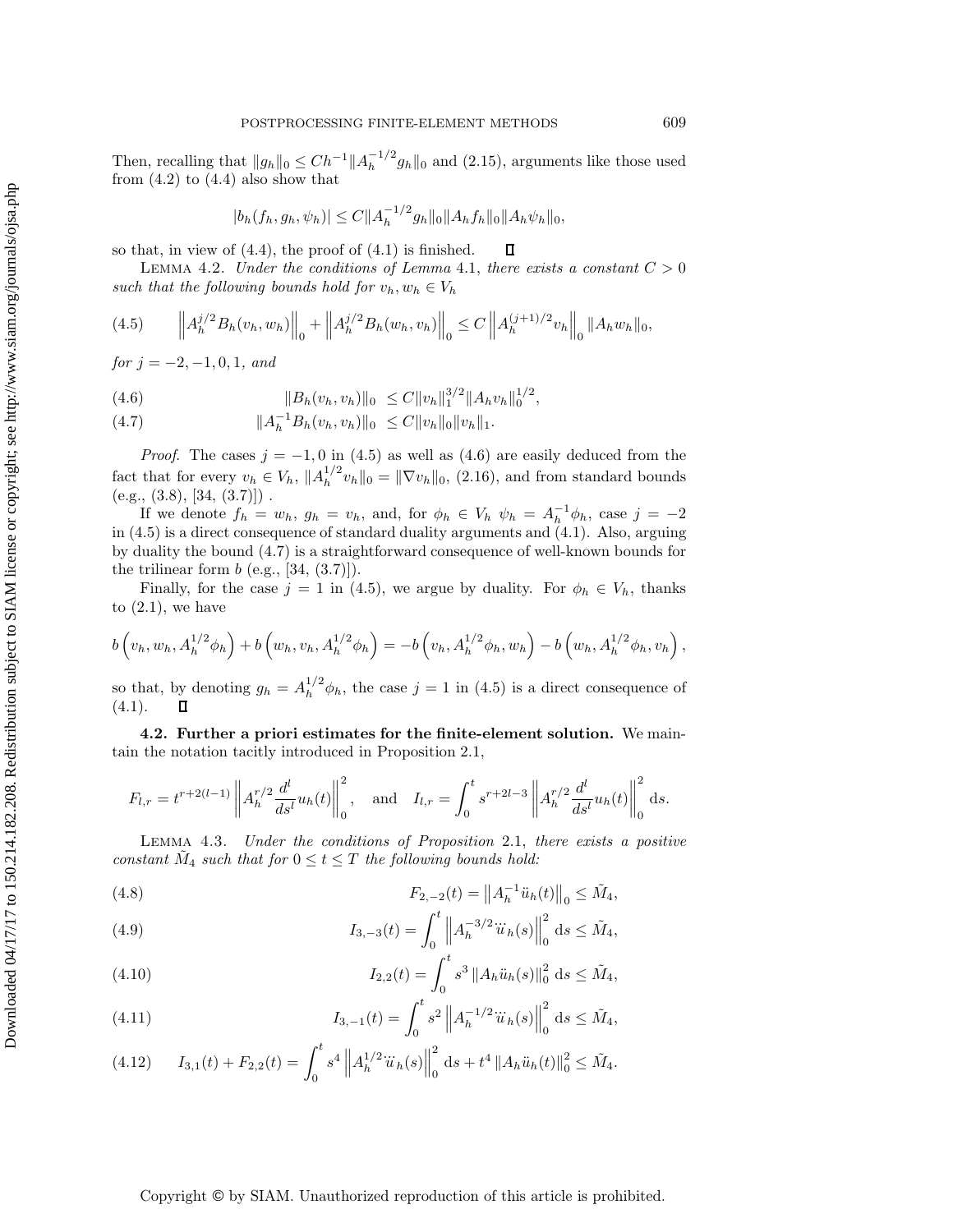*Proof.* Taking derivatives with respect to t in  $(2.20)$  and multiplying by  $A_h^{-1}$  we have

$$
A_h^{-1}\ddot{u}_h = A_h^{-1}\Pi_h f_t - \dot{u}_h - A_h^{-1}\big(B_h(\dot{u}_h, u_h) + B_h(u_h, \dot{u}_h)\big).
$$

Applying Lemma 4.2 we have

$$
\left\|A_h^{-1}\left(B_h(\dot{u}_h, u_h) + B_h(u_h, \dot{u}_h)\right)\right\|_0 \leq C \|A_h u_h\|_0 \left\|A_h^{-1/2} \dot{u}_h\right\|_0 \leq C \|A_h u_h\|_0 \|\dot{u}_h\|_0,
$$

so that (4.8) follows from (2.3), (2.23), and (2.24) with  $r = 0$ .

We now prove  $(4.9)$ . Taking derivatives twice with respect to t in  $(2.20)$  and multiplying by  $A_h^{-3/2}$  we have

(4.13) 
$$
A_h^{-3/2} \ddot{u}_h = A_h^{-3/2} \Pi_h f_{tt} - A_h^{-1/2} \ddot{u}_h - A_h^{-3/2} \frac{d^2}{dt^2} B_h(u_h, u_h).
$$

Taking into account that for  $v_h \in V_h$ , we have  $||A_h^{-3/2}v_h||_0 \leq C ||A_h^{-1}v_h||_0$ , and that

(4.14) 
$$
\frac{d^2}{dt^2}B_h(u_h, u_h) = B_h(\ddot{u}_h, u_h) + 2B_h(\dot{u}_h, \dot{u}_h) + B_h(u_h, \ddot{u}_h),
$$

then, applying the bound (4.5) for  $j = -2$  with  $v_h = \ddot{u}_h$ , and  $w_h = u_h$ , on the one hand, and, on the other, (4.7) with  $v_h = \dot{u}_h$ , it follows

$$
\left\|A_h^{-3/2}\frac{d^2}{dt^2}B_h(u_h, u_h)\right\|_0 \leq C\|A_h u_h\|_0 \left\|A_h^{-1/2}\ddot{u}_h\right\|_0 + \|\dot{u}_h\|_0 \|\dot{u}_h\|_1,
$$

so that the bound (4.9) follows from (4.13), (2.3), and the fact that  $A_h^{-3/2}$  is bounded independently of h, together with  $(2.23)$ ,  $(2.24)$  with  $r = 0$ ,  $(2.26)$  with  $r = 1$ , and  $(2.27)$  with  $r = -1$ .

We now prove  $(4.10)$ . Taking derivatives twice with respect to t in  $(2.18)$  and then setting  $\phi = t^3 A_h \ddot{u}_h$ , we have

$$
\frac{1}{2}t^3\frac{d}{dt}\left\|A_h^{1/2}\ddot{u}_h\right\|_0^2 + t^3\|A_h\ddot{u}_h\|_0^2 = t^3\left(f_{tt} - \frac{d^2}{dt^2}B_h(u_h, u_h), A_h\ddot{u}_h\right).
$$

Since  $|(f_{tt}-\frac{d^2}{dt^2}B_h(u_h, u_h), A_h\ddot{u}_h)| \leq ||f_{tt}||_0^2 + ||\frac{d^2}{dt^2}B_h(u_h, u_h)||_0^2 + \frac{1}{2}||A_h\ddot{u}_h||_0^2$ , it follows that

(4.15) 
$$
\frac{d}{dt} \left( t^3 \| A_h^{1/2} \ddot{u}_h \|_0^2 \right) + t^3 \| A_h \ddot{u}_h \|_0^2 \leq 2t^3 \| f_{tt} \|_0^2 \left\| \frac{d^2}{dt^2} B_h(u_h, u_h) \right\|_0^2 + 3t^2 \| A_h^{1/2} \ddot{u}_h \|_0^2.
$$

Now recall (4.14) and apply (4.5) with  $v_h = \ddot{u}_h$ , and  $w_h = u_h$ , on the one hand, and, on the other, (4.6) with  $v_h = \dot{u}_h$  to get

$$
\left\|\frac{d^2}{dt^2}B_h(u_h, u_h)\right\|_0 \leq C\left(\|A_h u\|_0 \left\|A_h^{1/2} \ddot{u}\right\|_0 + \left\|A_h^{1/2} \dot{u}\right\|_0^{3/2} \|A_h \dot{u}\|_0^{1/2}\right),\right\}
$$

so that, in view of  $(2.23)$ – $(2.25)$  it follows that

(4.16) 
$$
t^3 \left\| \frac{d^2}{dt^2} B_h(u_h, u_h) \right\|_0^2 \leq C \left( 1 + t^{1/2} \right) \tilde{M}_3^4.
$$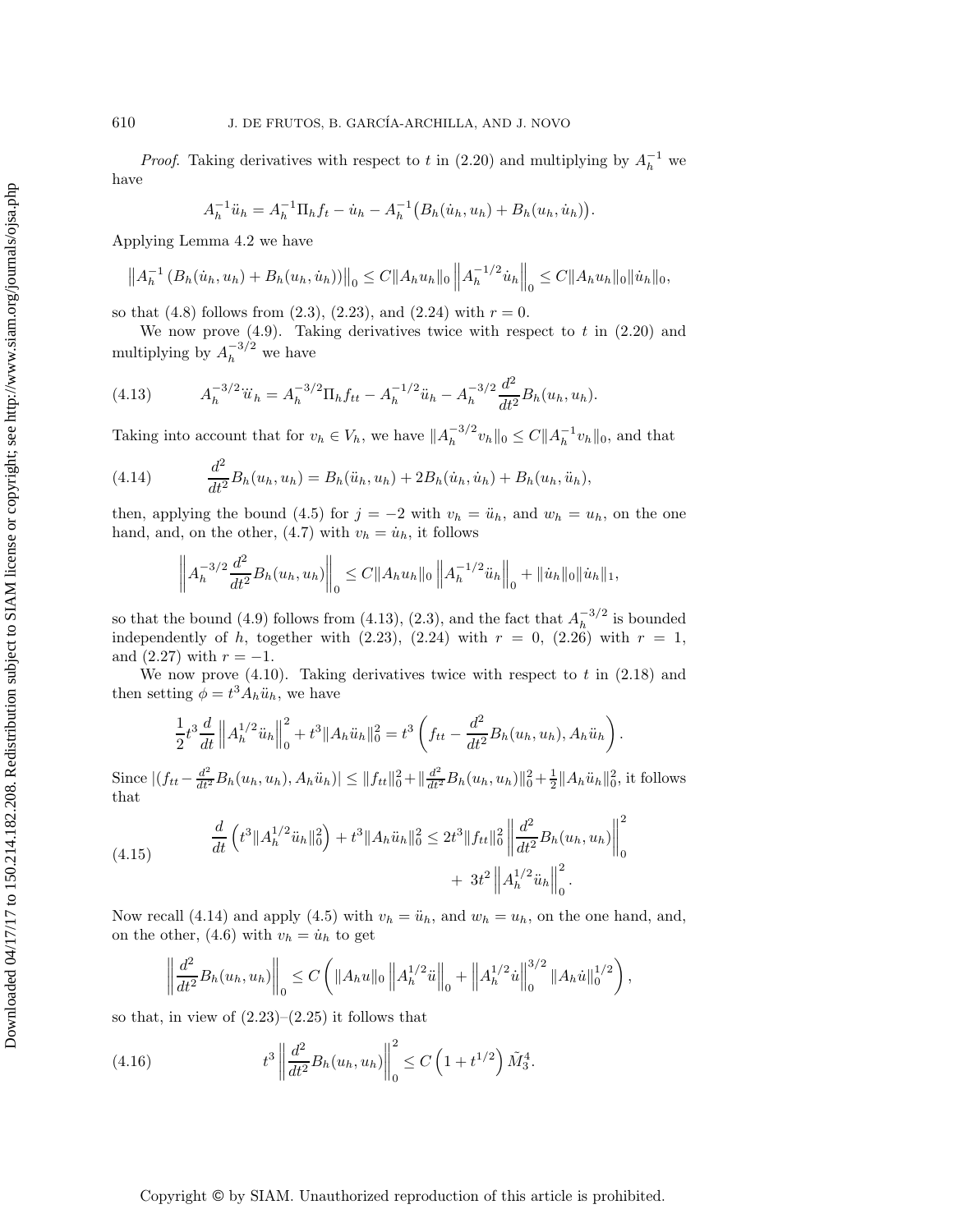Integrating with respect to t in  $(4.15)$  and taking into account  $(2.3)$ ,  $(2.25)$  with  $r = 1$ , and  $(4.16)$ , the bound  $(4.10)$  follows.

To prove  $(4.12)$ , we take derivatives twice with respect to t in  $(2.18)$  and then we set  $\phi = t^4 A_h \dddot{u}_h$ , so that

$$
t^4 \left\| A_h^{1/2} \dddot{u}_h \right\|_0^2 + \frac{1}{2} t^4 \frac{d}{dt} \| A_h \ddot{u}_h \|_0^2 = t^4 \left( f_{tt} - \frac{d^2}{dt^2} B_h(u_h, u_h), A_h \dddot{u}_h \right),
$$

and, since  $||A_h^{1/2} \Pi_h f_{tt}||_0 \leq C ||f_{tt}||_1$ ,

(4.17)  
\n
$$
t^{4} \left\| A_{h}^{1/2} \ddot{u}_{h} \right\|_{0}^{2} + \frac{d}{dt} \left( t^{4} \| A_{h} \ddot{u}_{h} \|_{0}^{2} \right) \leq 4t^{3} \| A_{h} \ddot{u}_{h} \|_{0}^{2} + 2t^{4} \left( C^{2} \| f_{tt} \|_{1}^{2} + \left\| A_{h}^{1/2} \frac{d^{2}}{dt^{2}} B_{h} (u_{h}, u_{h}) \right\|_{0}^{2} \right)
$$

Applying (4.5) to bound the third term on the right-hand side above we have

$$
(4.18) \t t4 \left\| A_h^{1/2} \frac{d^2}{dt^2} B_h(u_h, u_h) \right\|_0^2 \leq C t4 \left( \| A_h u_h \|_0^2 \| A_h \ddot{u}_h \|_0^2 + \| A_h \dot{u}_h \|_0^4 \right) \n\leq C t \tilde{K} \left( 1 + \tilde{M}_4^2 \right) \left( t^3 \| A_h \ddot{u}_h \|_0^2 + t \| A_h \dot{u}_h \|_0^2 \right),
$$

the last inequality being a consequence of  $(2.23)$  and  $(2.24)$  with  $r = 2$ . Thus, integrating with respect to t in  $(4.17)$  and applying  $(2.3)$ ,  $(2.26)$  with  $r = 2$ ,  $(4.18)$ , and  $(4.10)$ , the bound  $(4.12)$  follows.

Finally, since standard spectral theory of positive self-adjoint operators shows that  $||A_h^{-1/2} \ddot{u}_h||_0^2 \leq ||A_h^{-3/2} \ddot{u}_h||_0 ||A_h^{1/2} \ddot{u}_h||_0$ , by applying Hölder's inequality the bound  $(4.11)$  follows from  $(4.9)$  and  $(4.12)$ .

**5. Error estimates.** In this section we obtain error estimates for the temporal errors  $e_n$  of the two BDF described in section 3.2, the backward Euler method and the two-step formula  $(3.21)$ – $(3.22)$ , for which, an equivalent formulation is

(5.1) 
$$
d_t U_h^{(n)} = -A_h U_h^{(n)} - B_h \left( U_h^{(n)}, U_h^{(n)} \right) + \Pi_h f(t_n), \quad l_0 \le n \le N.
$$

We remark that although higher regularity was required in section 2.3, in what follows it is only required that  $\Omega$  is of class  $\mathcal{C}^2$  and that  $(2.11)-(2.13)$  hold for  $l=2$ . A simple calculation shows that for a sequence  $(y_n)_{n=0}^N$  in  $V_h$ ,

(5.2) 
$$
\sum_{j=l}^{n} (y_j, Dy_j) = \frac{1}{2} ||y_n||_0^2 - \frac{1}{2} ||y_{l-1}||_0^2 + \frac{1}{2} \sum_{j=l}^{n} ||Dy_j||_0^2, \quad 1 \le l \le n \le N,
$$

and, for  $2 \le l \le n \le N$ , (see, e.g., [10, (2.4b)])

(5.3) 
$$
\sum_{j=l}^{n} \left( y_j, \left( D + \frac{1}{2} D^2 \right) y_j \right) = \frac{1}{4} ||y_n||_0^2 + \frac{1}{4} ||y_n + Dy_n||_0^2 + \frac{1}{4} \sum_{j=l}^{n} ||D^2 y_j||^2 - \frac{1}{4} ||y_{l-1}||_0^2 - \frac{1}{4} ||y_{l-1} + Dy_{l-1}||_0^2.
$$

## Copyright © by SIAM. Unauthorized reproduction of this article is prohibited.

.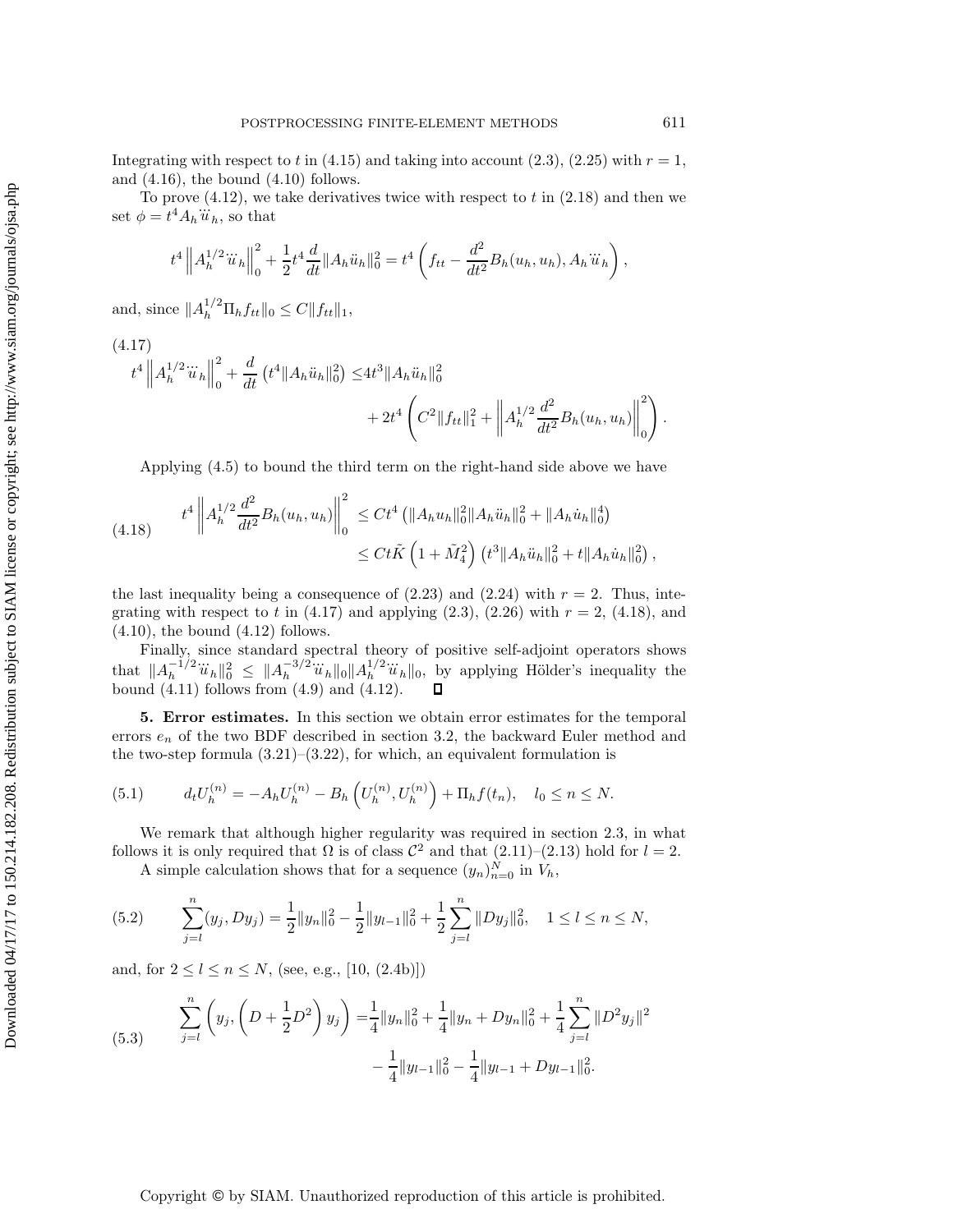As mentioned in section 3.2, we shall assume that  $e_0 = 0$  although in some of the previous lemmas this condition will not be required. It must be noticed that  $e_0 = 0$ is not a serious restriction, since, on the one hand, it is usually satisfied in practice, and, on the other hand, were it not satisfied, there are standard ways to show that the effect of  $e_0 \neq 0$  decays exponentially with time.

The finite-element approximation  $u<sub>h</sub>$  to the velocity satisfies

(5.4) 
$$
d_t u_h(t_n) + A_h u_h(t_n) + B_h(u_h(t_n), u_h(t_n)) - \Pi_h f(t_n) = \tau_n,
$$

where

(5.5) 
$$
\tau_n = d_t u_h(t_n) - \dot{u}_h(t_n) = \frac{1}{k} \int_{t_{n-1}}^{t_n} (t - t_{n-1}) \ddot{u}_h(t) dt, \quad n = 1, 2, \dots, N,
$$

for the backward Euler method, and, for the two-step BDF,

(5.6) 
$$
\tau_n = \frac{1}{k} \int_{t_{n-2}}^{t_n} \left( 2(t - t_{n-1})_+ - \frac{1}{2}(t - t_{n-2}) \right) \ddot{u}_h(t) dt,
$$

where for  $x \in \mathbb{R}$ ,  $x_+ = \max(x, 0)$ , and, also,

(5.7) 
$$
\tau_n = \frac{1}{2k} \int_{t_{n-2}}^{t_n} \left( 2(t - t_{n-1})_+^2 - \frac{1}{2}(t - t_{n-2})^2 \right) \frac{d^3}{dt^3} u_h(t) dt.
$$

Subtracting (5.1) from (5.4), we obtain that the temporal error  $e_n$  satisfies

(5.8) 
$$
d_t e_n + A_h e_n + B_h(e_n, u_h(t_n)) + B\left(U_h^{(n)}, e_n\right) = \tau_n, \qquad n = 2, 3, \dots, N.
$$

We shall now prove a result valid for both the backward Euler method and the two-step BDF.

LEMMA 5.1. *Fix*  $T > 0$  and  $M > 0$ . Then, there exist positive constants  $k_0$ and C, such that for any for  $k \leq k_0$  with  $Nk = T$ , and any four sequences  $(Y_n)_{n=0}^N$ ,  $(V_n)_{n=0}^N$ ,  $(W_n)_{n=0}^N$ , and  $(g_n)_{n=0}^N$  *in*  $V_h$  *satisfying* 

(5.9) 
$$
\max(\|A_h V_n\|, \|A_h W_n\|) \le M, \quad n = 0, 1, ..., N,
$$

*and*

(5.10) 
$$
d_t Y_i + A_h Y_i + B_h(Y_i, V_i) + B_h(W_i, Y_i) = g_i, \qquad i = l_0, ..., N,
$$

*where*  $l_0$  *is the value defined in* (3.23), *the following bound holds for*  $n = l_0, \ldots, N$ *,*  $and j = -2, -1, 0, 1, 2.$ 

$$
(5.11)
$$

$$
\left\| A_h^{j/2} Y_n \right\|_0^2 + k \sum_{i=l_0}^n \left\| A_h^{(j+1)/2} Y_i \right\|_0^2
$$
  

$$
\leq C^2 \left( \left\| A_h^{j/2} Y_0 \right\|_0^2 + (l_0 - 1) \left\| A_h^{j/2} Y_1 \right\|_0^2 + k \sum_{i=l_0}^n \left\| A_h^{(j-1)/2} g_i \right\|_0^2 \right)
$$

.

*When*  $j = 0$ *, condition* (5.9) *can be relaxed to*  $||A_hV_n|| \leq M$ *, for*  $n = 0, 1, ..., N$ *.* 

# Copyright © by SIAM. Unauthorized reproduction of this article is prohibited.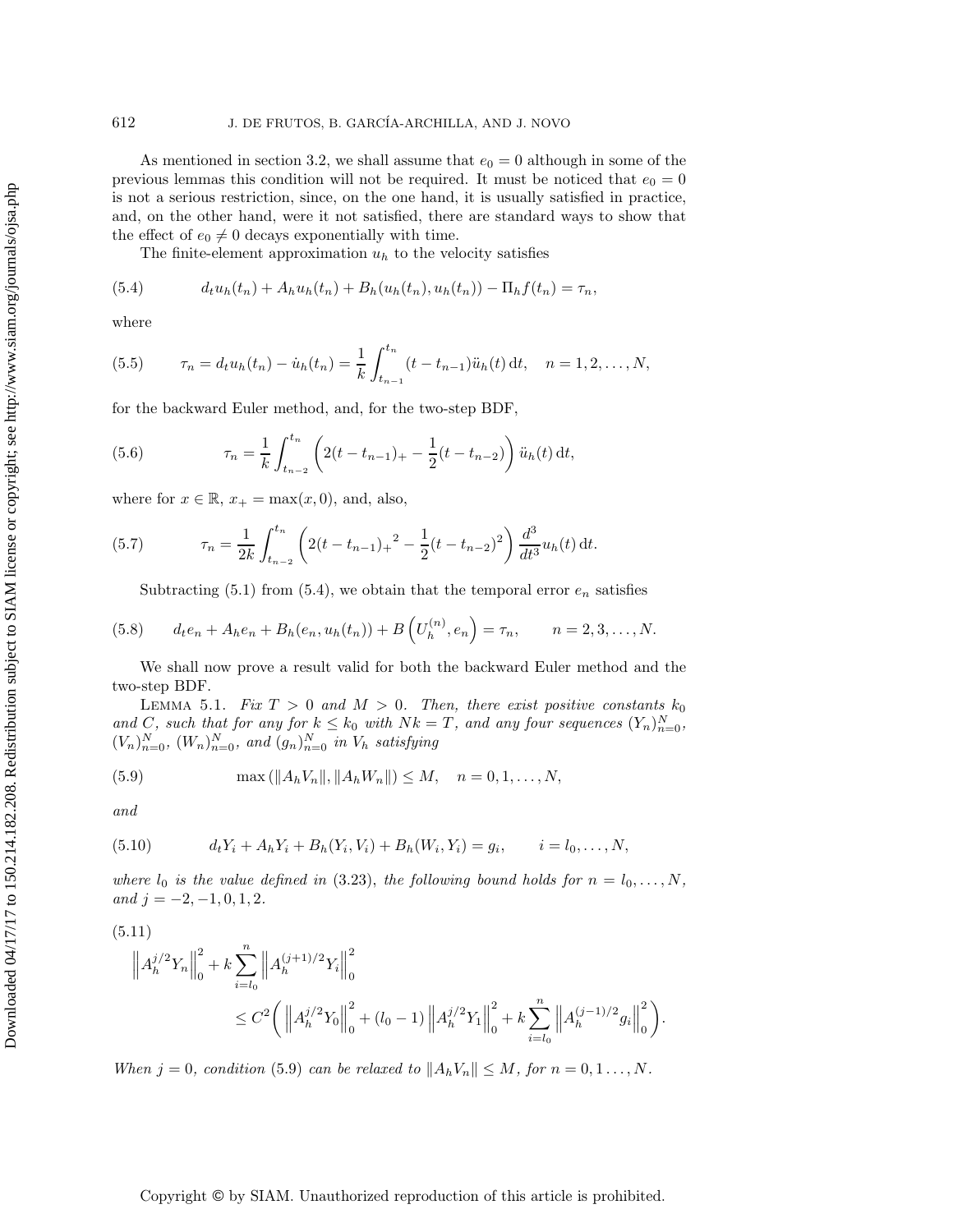*Proof.* Take inner product with  $A^{j}Y_{i}$  in (5.10) so that we have

$$
(5.12) \qquad \left(d_t A_h^{j/2} Y_i, A_h^{j/2} Y_i\right) + \left\|A_h^{(j+1)/2} Y_i\right\|_0^2 \le \left|\left(Z_i, A_h^j Y_i\right)\right| + \left|\left(A_h^{(j-1)/2} g_i, A_h^{(j+1)/2} Y_i\right)\right|,
$$

where

(5.13) 
$$
Z_i = B(Y_i, V_i) + B(W_i, Y_i).
$$

Applying Hölder's inequality to the last term on the right-hand side of  $(5.12)$  and rearranging terms we have

$$
(5.14) \quad \left(d_t A_h^{j/2} Y_i, A_h^{j/2} Y_i\right) + \frac{1}{2} \left\| A_h^{(j+1)/2} Y_i \right\|_0^2 \le \left| \left( Z_i, A_h^j Y_i \right) \right| + \frac{1}{2} \left\| A_h^{(j-1)/2} g_i \right\|_0^2.
$$

For  $j > -2$ , we write  $(Z_i, A_h^j Y_i) = (A_h^{(j-1)/2} Z_i, A_h^{(j+1)/2} Y_i)$ , so that applying Hölder's inequality and Lemma 4.2 with  $V_i$  and  $W_i$  taking the role of  $v_h$  and  $w_h$  in (4.5), and recalling (5.9) we have

(5.15) 
$$
\left| \left( Z_i, A_h^j Y_i \right) \right| \leq \left\| A_h^{(j-1)/2} Z_i \right\|_0^2 + \frac{1}{4} \left\| A_h^{(j+1)/2} Y_i \right\|_0^2 \n\leq C^2 M^2 \left\| A_h^{j/2} Y_i \right\|_0^2 + \frac{1}{4} \left\| A_h^{(j+1)/2} Y_i \right\|_0^2.
$$

Notice that when  $j = 0$ , due to the skew-symmetry property (2.1) of the trilinear form b we have  $|(Z_i, Y_i)| = |b(Y_i, V_i, Y_i)|$ , so that only  $||A_hV_i||_0 \leq M$  is necessary for  $(5.15)$  to hold; that is, no condition on  $A_hW_i$  is required. For  $j = 2$ , on the other hand, we write  $(Z_i, A_h^j Y_i) = (A_h^{j/2} Z_i, A_h^{j/2} Y_i)$ , so that arguing similarly we have

(5.16) 
$$
\left| \left( Z_i, A_h^{-2} Y_i \right) \right| \leq \left\| A_h^{-1} Z_i \right\|_0 \left\| A_h^{-1} Y_i \right\|_0 \leq CM \left\| A_h^{-1/2} Y_i \right\|_0 \left\| A_h^{-1} Y_i \right\|_0
$$

$$
\leq C^2 M^2 \left\| A_h^{-1} Y_i \right\|_0^2 + \frac{1}{4} \left\| A_h^{-1/2} Y_i \right\|_0^2.
$$

In all cases, then, from (5.14) it follows that for an appropriate constant  $C_0 > 0$ 

$$
\left(d_tA_h^{j/2}Y_i,A_h^{j/2}Y_i\right)+\frac{1}{4}\left\|A_h^{(j+1)/2}Y_i\right\|_0^2\leq C_0^2M^2\left\|A_h^{j/2}Y_i\right\|_0^2+\frac{1}{2}\left\|A_h^{(j-1)/2}g_i\right\|_0^2,
$$

so that multiplying this inequality by k and summing from  $l_0$  to n, and recalling (5.2– 5.3), after some rearrangements we can write

(5.17)  
\n
$$
\frac{1}{2l_0} \left\| A_h^{j/2} Y_n \right\|_0^2 + \frac{k}{4} \sum_{i=l_0}^n \left\| A_h^{(j+1)/2} Y_i \right\|_0^2
$$
\n
$$
\leq \frac{1}{2l_0} \left( \left\| A_h^{j/2} Y_{l_0-1} \right\|_0^2 + (l_0 - 1) \left\| A_h^{j/2} (Y_{l_0-1} + DY_{l_0-1}) \right\|_0^2 \right)
$$
\n
$$
+ C_0^2 M^2 k \sum_{i=l_0}^n \left\| A_h^{j/2} Y_i \right\|_0^2 + \frac{k}{2} \sum_{i=l_0}^n \left\| A_h^{(j-1)/2} g_i \right\|_0^2.
$$

A simple calculation shows that

$$
\left\|A_h^{j/2}Y_1\right\|_0^2 + \left\|A_h^{j/2}(Y_1 + DY_1)\right\|_0^2 \le 7\left\|A_h^{j/2}Y_1\right\|_0^2 + 3\left\|A_h^{j/2}Y_0\right\|_0^2,
$$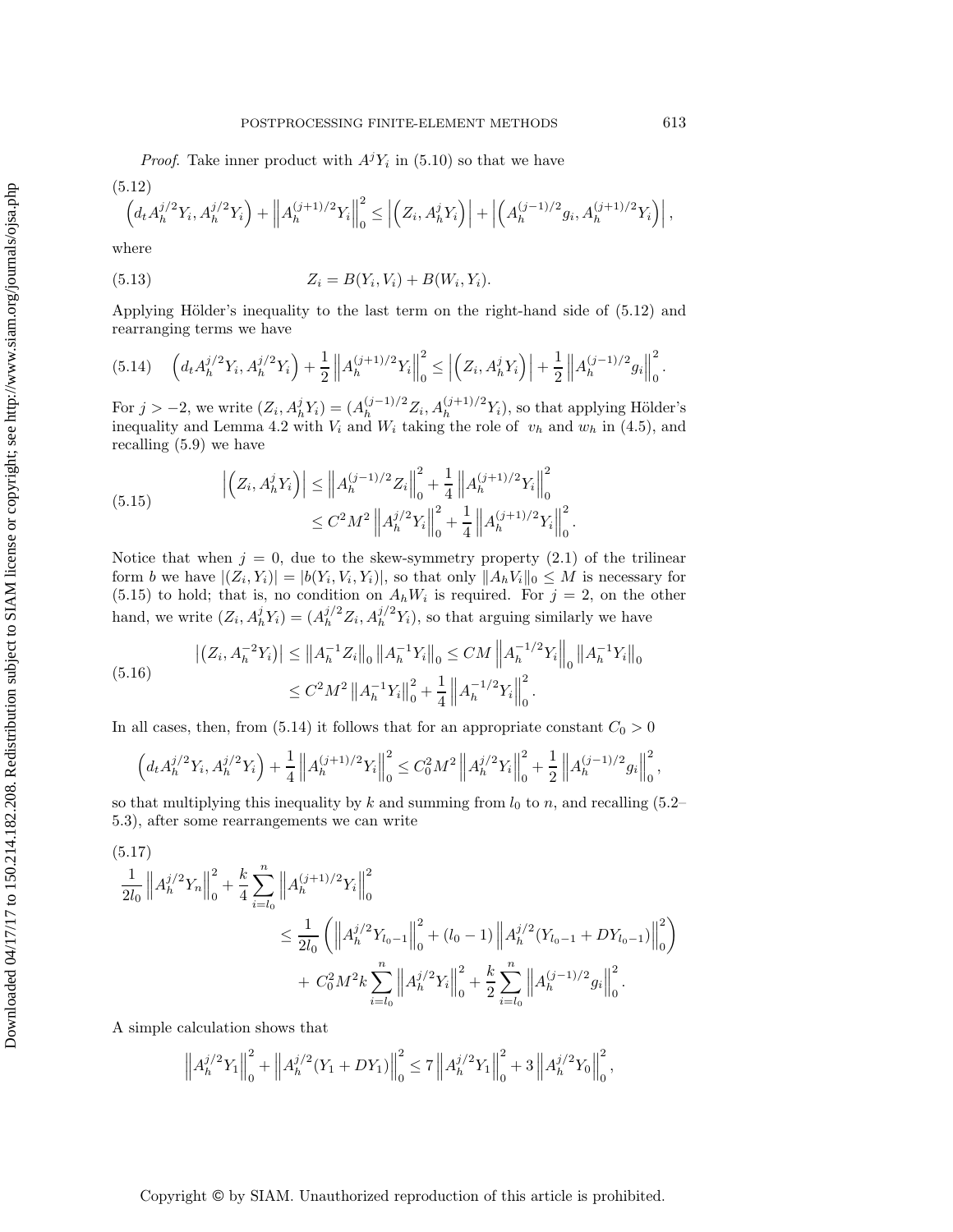so that multiplying by  $2l_0$  in (5.17) and taking into account that  $2l_0/4 \leq 1$ , for an appropriate constant  $C'$  we may write

$$
\left\|A_h^{j/2}Y_n\right\|_0^2 + k \sum_{i=l_0}^n \left\|A_h^{(j+1)/2}Y_i\right\|_0^2 \le 2l_0C_0^2M^2k \sum_{i=l_0}^n \left\|A_h^{j/2}Y_i\right\|_0^2 + C'\left(\left\|A_h^{j/2}Y_0\right\|_0^2 + (l_0-1)\left\|A_h^{j/2}Y_1\right\|_0^2 + k \sum_{i=l_0}^n \left\|A_h^{(j-1)/2}g_i\right\|_0^2\right).
$$

Now, for k sufficiently small so that  $2l_0C_0^2M^2k < 1/2$ , applying a standard discrete Gronwall lemma (e.g., [34, Lemma 5.1]) we have that  $(5.11)$  holds, with  $C<sup>2</sup>$  being  $C' \exp(4l_0 C_0^2 M^2 T).$  $\Box$ 

LEMMA 5.2. Let  $(2.11)$  *hold for*  $l = 2$ . Then, there exist positive constants  $k_0$ *and*  $c_1$  *such that the errors*  $e_n$  *satisfy the following bound for*  $1 \leq n \leq N$ ,  $k \leq k_0$ :

$$
(5.18) \t E_n \equiv ||e_n||_0^2 + k \sum_{i=l_0}^n ||A_h^{1/2} e_i||_0^2 \le c_1^2 (||e_0||_0^2 + (l_0 - 1)||e_1||_0^2 + k^2 I_{2,-1}(t_n)).
$$

*Proof.* We apply Lemma 5.1 to (5.8) in the case where  $j = 0$  and  $Y_i = e_i$ ,  $V_i = u_h(t_i)$ , and  $W_i = U_h^{(i)}$ . Observe that since we are in the case  $j = 0$ , only one of the two sequences  $(A_h u_h(t_i))_{i=0}^N$ ,  $(A_h U_h^{(i)})_{i=0}^N$  has to be bounded, and, in the present case, the first one is bounded according to (2.23). Thus, we have

$$
(5.19) \quad ||e_n||_0^2 + k \sum_{i=l_0}^n \left\| A_h^{1/2} e_i \right\|_0^2 \leq C^2 \left( ||e_0||_0^2 + (l_0 - 1)||e_1||_0^2 + k \sum_{i=1}^n \left\| A_h^{-1/2} \tau_j \right\|_0^2 \right).
$$

Now, applying Hölder's inequality to the right-hand side of  $(5.5)$  we have

$$
k \|A_h^{-1/2} \tau_j\|_0^2 \le \frac{1}{k} \int_{t_{j-1}}^{t_j} (t - t_{j-1})^2 dt \int_{t_{j-1}}^{t_j} \|A_h^{-1/2} \ddot{u}_h(t)\|_0^2 dt
$$
  
= 
$$
\frac{k^2}{3} \int_{t_{j-1}}^{t_j} \|A_h^{-1/2} \ddot{u}_h(t)\|_0^2 dt.
$$

Similarly, for the two-step BDF, applying Hölder's inequality to the right-hand side of (5.6) we have

$$
k \|A_h^{-1/2} \tau_n\|_0^2 \le \frac{1}{4k} \int_{t_{n-2}}^{t_n} (4(t - t_{n-1})_+ - (t - t_{n-2}))^2 dt \int_{t_{n-2}}^{t_n} \|A_h^{-1/2} \ddot{u}_h(t)\|_0^2 dt
$$
  

$$
\le \frac{5}{3} k^2 \int_{t_{n-2}}^{t_n} \|A_h^{-1/2} \ddot{u}_h(t)\|_0^2 dt.
$$

Thus, the statement of the lemma follows from (5.19).  $\Box$ 

The previous result allows us to deduce a bound for  $||A_he_h||_0$  in the following lemma. The values of  $I_{2,-1}$ ,  $I_{2,0}$  are those of Proposition 2.1.

LEMMA 5.3. *Under the conditions of Lemma* 5.2, *there exist positive constants*  $\tilde{k}_0$ and  $\tilde{c}_0$  *such that if*  $e_0 = 0$  *and, in the case of the two-step BDF, also*  $U_h^{(1)}$  *is given by the backward Euler method, the following bound holds for*  $k \leq \tilde{k}_0$  *and*  $n = 1, 2, ..., N$ :

$$
(5.20) \t\t\t  $||A_h e_n||_0 \le \tilde{c}_0 J_n,$
$$

where 
$$
J_n = (I_{2,-1}(t_n) + I_{2,0}(t_n))^{1/2}
$$
.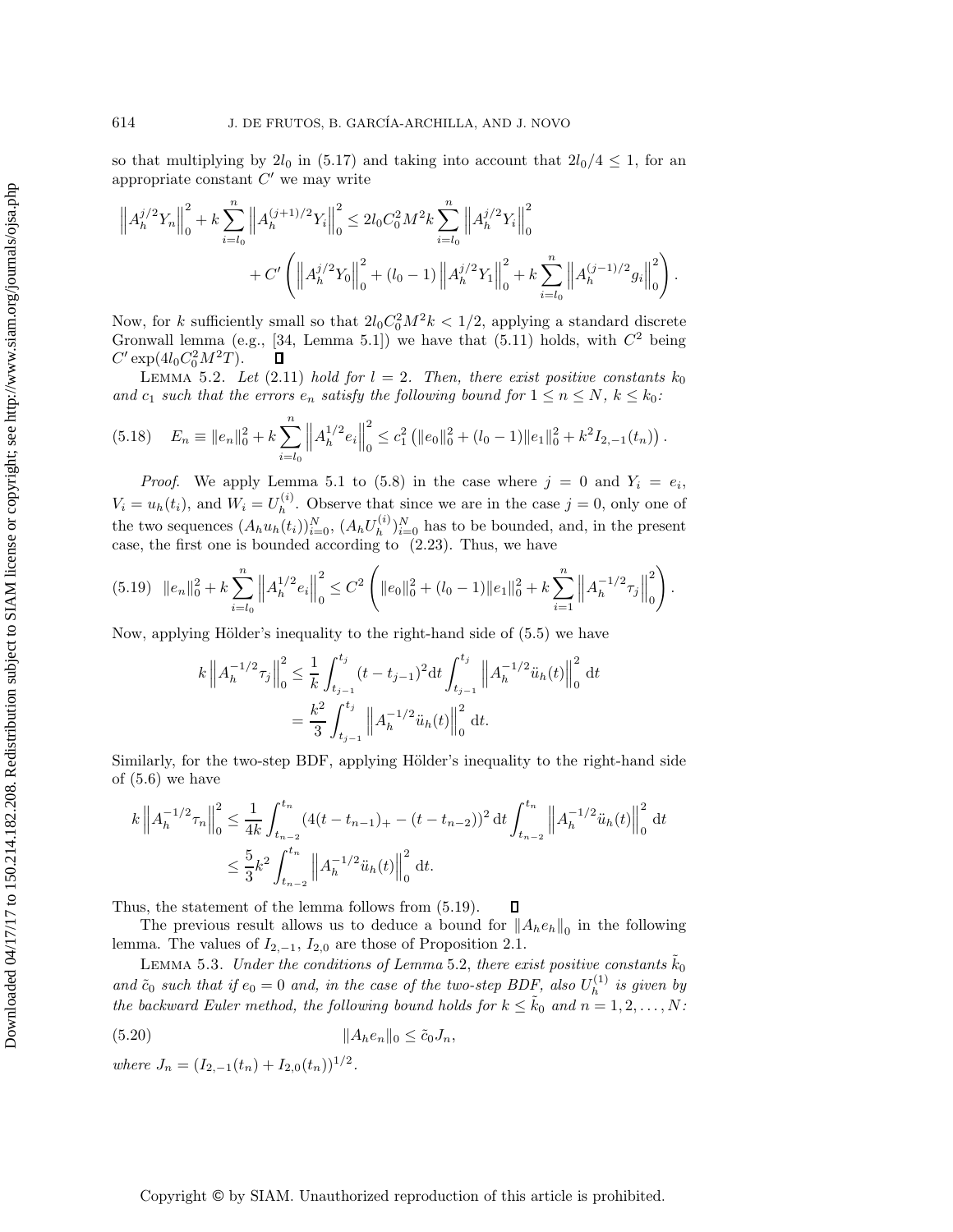*Proof.* If  $e_0 = 0$ , from (5.18) for the Euler method (for which  $l_0 = 1$ ) it follows that

(5.21) 
$$
||e_n||_0 \le c' k(I_{2,-1}(t_n))^{1/2} \le c' k J_n, \quad n = 1, 2..., N
$$

for  $c' = c_1$ . In the case of the two-step BDF, if  $U_h^{(1)}$  is obtained by the backward Euler method, if we allow for a larger value of  $c'$ , it is clear that  $(5.21)$  also holds.

Furthermore, it is immediate to check that  $|| d_t e_n ||_0 \leq 2l_0k^{-1} \max_{0 \leq i \leq l_0} ||e_n||_0$ , so that, in view of  $(5.21)$ , from  $(5.8)$  it follows that

$$
||A_h e_n||_0 \le c'' J_n + ||B_h(e_n, u_h(t_n)) + B\left(U_h^{(n)}, e_n\right)||_0 + ||\tau_n||_0,
$$

for some constant  $c'' > 0$ . For the Euler method, recalling the expression of  $\tau_n$  in (5.5) we can write

$$
\|\tau_n\|_0^2 = \left\|\frac{1}{k}\int_{t_{n-1}}^{t_n} (t - t_{n-1})\ddot{u}_h \, dt\right\|_0^2 \le \frac{1}{k^2} \int_{t_{n-1}}^{t_n} \frac{(t - t_{n-1})^2}{t} \, dt \int_{t_{n-1}}^{t_n} t \|\ddot{u}_h\|_0^2 \, dt.
$$

A simple calculation shows that the first factor on the right-hand side above can be bounded by  $k/t_n \leq 1$  for  $n = 1, 2, ..., N$ . Furthermore, a similar bound can be also obtained in the case of the two-step BDF. Thus, we have

$$
||A_h e_n||_0 \le c''' J_n + ||B_h (e_n, u_h (t_n)) + B\left(U_h^{(n)}, e_n\right)||_0,
$$

for an appropriate constant  $c''' > 0$ . Finally,

$$
\left\|B_h(e_n, u_h(t_n))+B\left(U_h^{(n)}, e_n\right)\right\|_0=\|B_h(e_n, u_h(t_n))+B(u_h(t_n), e_n)-B_h(e_n, e_n)\|_0.
$$

Applying  $(4.5)$  and  $(4.6)$  we get

$$
||A_h e_n||_0 \le c''' J_n + C \left||A_h^{1/2} e_n\right||_0 ||A_h u_h||_0 + C \left||A_h^{1/2} e_n\right||_0^{3/2} ||A_h e_n||_0^{1/2},
$$

and, thus,

$$
\frac{1}{2}||A_h e_n||_0 \le c''' J_n + C \left||A_h^{1/2} e_n\right||_0 ||A_h u_h||_0 + \frac{1}{2}C^2 \left||A_h^{1/2} e_n\right||_0^3.
$$

Since  $||A_hu_h||_0$  is bounded (recall Proposition 2.1) and, arguing as in (5.21), we have  $||A_h^{1/2}e_n||_0 \leq c_1(kI_{2,-1}(t_n))^{1/2}$ , the bound (5.20) follows for k sufficiently small.

*Remark* 5.1. Observe that from the previous lemma and Proposition 2.1 it follows that  $||A_hU_h^{(n)}||_0 \le c\tilde{M}_3$  where  $c = 1 + \tilde{c}_0\sqrt{2}$ . Thus, as long as  $e_0 = 0$  and, in case of the two-step BDF, also  $U_h^{(1)}$  is given by the Euler method, we may apply Lemma 5.1 for  $j \neq 0$ , with  $V_n$  and  $W_n$  replaced by  $u_h(t_n)$  and  $U_h^{(n)}$ , respectively.

We now study the errors  $A_h t_n e_n$ . We deal first with the backward Euler method. Observe that  $D(t_ne_n) = t_nDe_n + ke_{n-1}$ , so that multiplying by  $t_n$  in (5.8), after some rearrangements we get

$$
(5.22) \t dt(tnen) + Ah(tnen) + Bh(tnen, uh) + Bh(Uh(n), tnen) = en-1 + tnτn.
$$

We have the following result.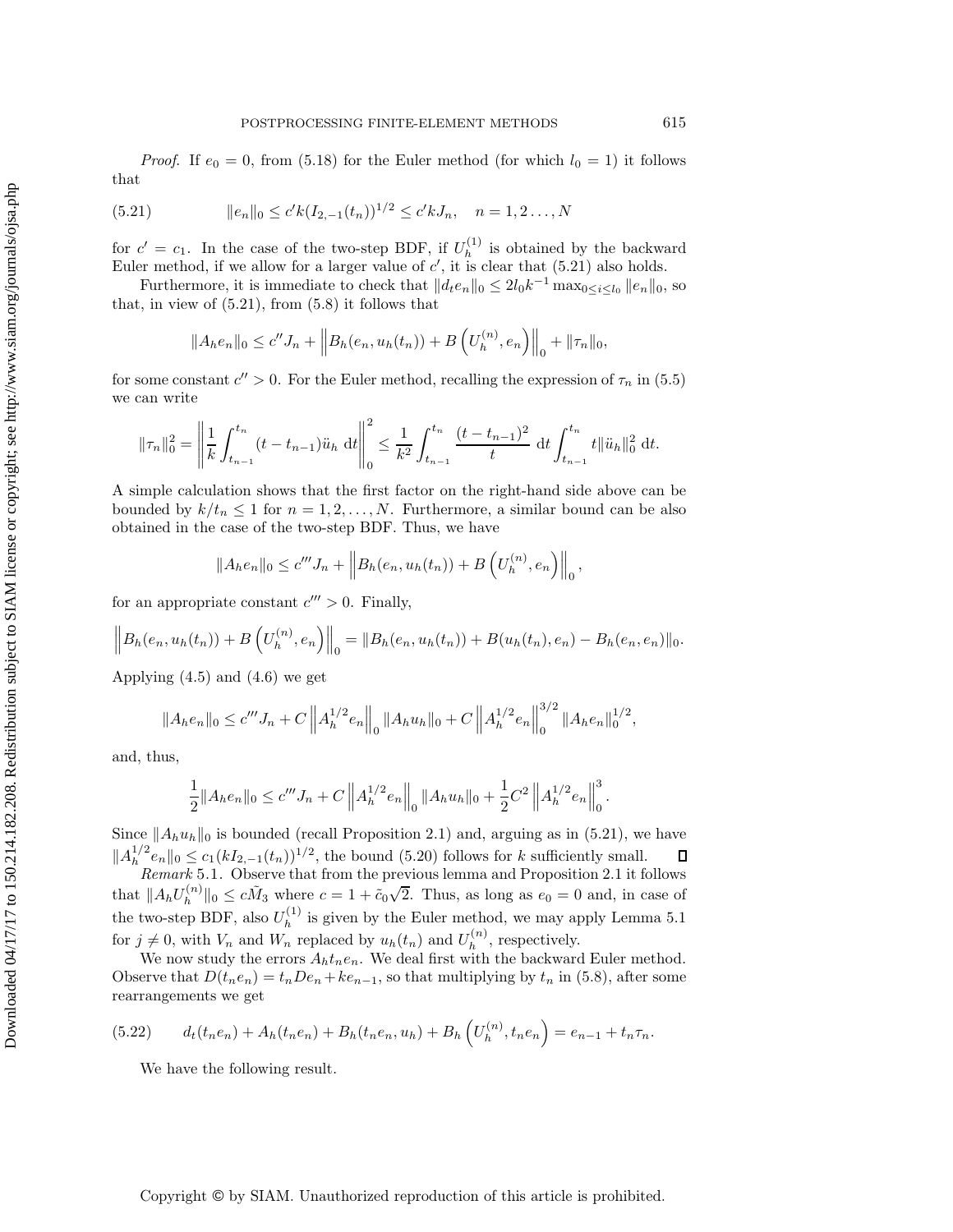THEOREM 5.4. Let  $(2.11)$  hold for  $l = 2$ . Then, there exist positive constants  $k_2$ *and*  $c_2$  *such that for*  $k \leq k_2$ *, if*  $e_0 = 0$  *the errors*  $\epsilon_n = t_n e_n$  *satisfy* 

$$
(5.23)\ \left(\|A_h\epsilon_n\|_0^2 + k\sum_{i=1}^n \left\|A_h^{3/2}\epsilon_i\right\|_0^2\right)^{1/2} \le c_2k(I_{2,-1}(t_n) + I_{2,1}(t_n))^{1/2}, \quad 1 \le n \le N.
$$

*Proof.* Applying Lemma 5.1 with  $j = 2$  to (5.22) we have

$$
||A_h \epsilon_n||_0^2 + k \sum_{i=1}^n ||A_h^{3/2} \epsilon_i||_0^2 \le c \left(k \sum_{i=1}^{n-1} ||A_h^{1/2} e_i||_0^2 + k \sum_{i=1}^n ||t_i A_h^{1/2} \tau_i||_0^2\right).
$$

The first term on the right-hand side above is bounded Lemma 5.2 by  $c_1^2 k^2 I_{2,-1}(t_n)$ . For the second one we notice that

$$
k \left\| t_i A_h^{1/2} \tau_i \right\|_0^2 = k \left\| \frac{t_i}{k} \int_{t_{i-1}}^{t_i} \frac{t - t_{i-1}}{t} t A_h^{1/2} \ddot{u}_h(t) dt \right\|_0^2,
$$

so that, for  $i \geq 2$  since  $t_i/t \leq t_i/t_{i-1} \leq 2$ , if  $t \in (t_{i-1}, t_i)$ , we may bound  $k||t_j A_h^{1/2} \tau_j||_0^2$ by

$$
\frac{4}{k} \int_{t_{i-1}}^{t_i} (t - t_{i-1})^2 dt \int_{t_{i-1}}^{t_i} t^2 \left\| A_h^{1/2} \ddot{u}_h(t) \right\|_0^2 dt \le \frac{4k^2}{3} \int_{t_{i-1}}^{t_i} t^2 \left\| A_h^{1/2} \ddot{u}_h(t) \right\|_0^2 dt,
$$

and, for  $i = 1$ , since  $t_1/k = 1$ , and  $(t - t_0)/t = 1$ , we may bound  $k||t_i A_h^{1/2} \tau_i||_0^2$  by

$$
k\int_{t_{i-1}}^{t_i} dt \int_{t_{i-1}}^{t_i} t^2 \left\|A_h^{1/2} \ddot{u}_h(t)\right\|_0^2 dt \leq k^2 \int_{t_{i-1}}^{t_i} t^2 \left\|A_h^{1/2} \ddot{u}_h(t)\right\|_0^2 dt.
$$

Thus, (5.23) follows.  $\Box$ 

Lemma 5.5. *Under the conditions of Lemma* 5.2, *there exist positive constants*  $k'_0$  and  $c'_1$  such that for  $k \leq k'_0$ , if  $e_0 = 0$ , in the backward Euler method  $e_1$  satisfies

(5.24) 
$$
\left\|A_h^{-1}e_1\right\|_0^2 + k \left\|A_h^{-1/2}e_1\right\|_0^2 \leq c_1' k^4 G_1,
$$

*where*  $G_1 = \max_{0 \le s \le k} F_{2,-2}(s)$ .

*Proof.* We take inner product with  $2kA_h^{-2}e_1$  in (5.8) for  $n = 1$ , and recalling (5.2) and taking into account that  $e_0 = 0$ , after some rearrangements we have

$$
(5.25) \t ||A_h^{-1}e_1||_0^2 + 2k ||A_h^{-1/2}e_1||_0^2 \le 2k |(Z_1, A_h^{-2}e_1)| + 2k |(A_h^{-1}\tau_1, A_h^{-1}e_1)|,
$$

where  $Z_1$  is as in (5.13) but with  $Y_1$ ,  $V_1$ , and  $W_1$  replaced by  $e_1$ ,  $u_h(t_1)$ , and  $U_h^{(1)}$ , respectively. Thus, arguing as in (5.16)

$$
\left(1 - 2kC^2\tilde{M}_3^2\right) \left\|A_h^{-1}e_1\right\|_0^2 + \frac{3}{2}k\left\|A_h^{-1/2}e_1\right\|_0^2 \le 2k\left|\left(A_h^{-1}\tau_1, A_h^{-1}e_1\right)\right|,
$$

so that taking into account that

$$
2k | \left( A_h^{-1} e_1, A_h^{-1} \tau_1 \right) | \leq \left\| A_h^{-1} e_1 \right\|_0^2 / 2 + k^2 \left\| A_h^{-1} \tau_1 \right\|_0^2,
$$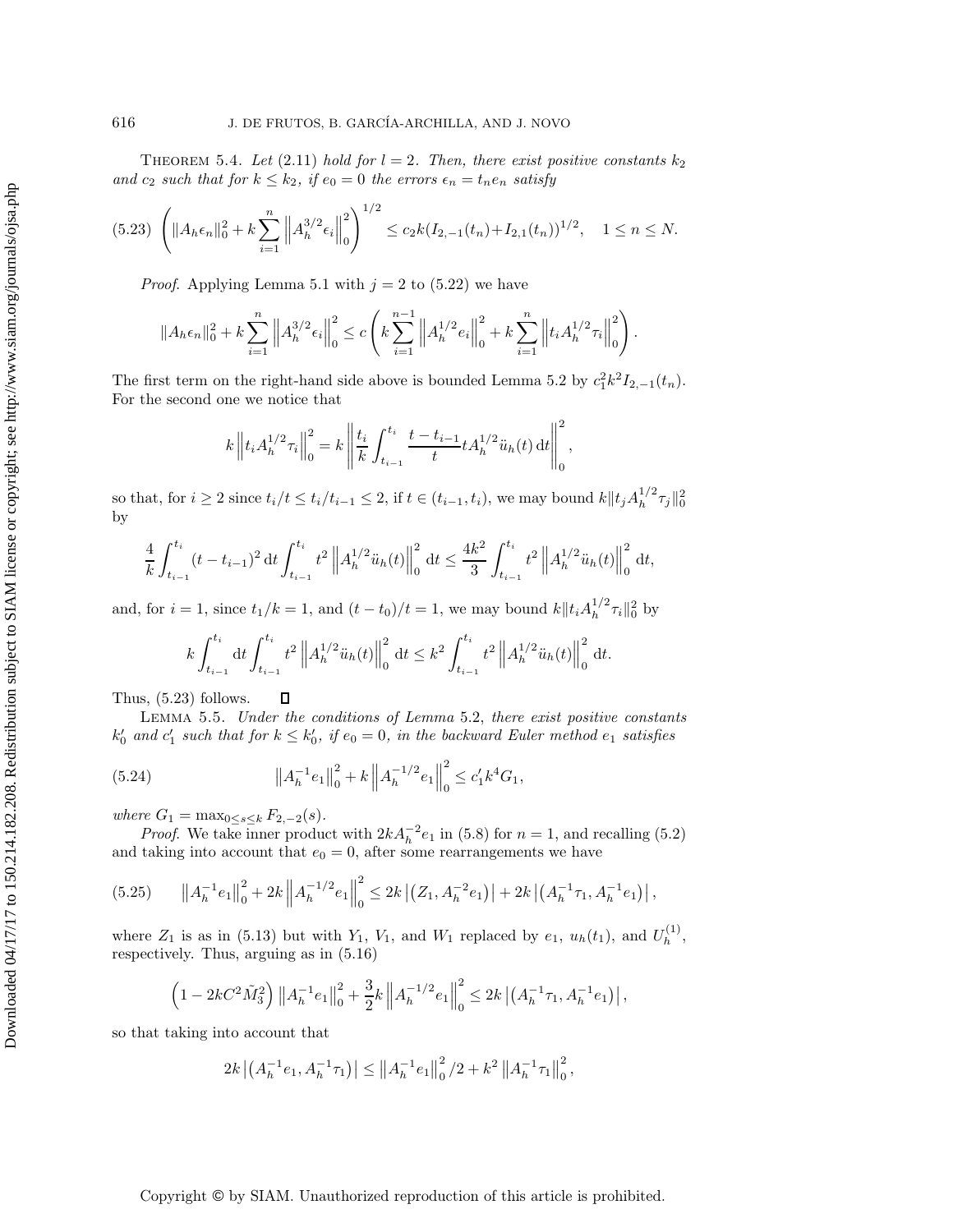$$
(5.26) \qquad \left(\frac{1}{2} - 2kC^2\tilde{M}_3^2\right) \left\|A_h^{-1}e_1\right\|^2 + \frac{3}{2}k\left\|A_h^{-1/2}e_1\right\|_0^2 \le k^2\left\|A_h^{-1}\tau_1\right\|_0^2.
$$

Recalling the expression of  $\tau_n$  in (5.5) we can write

$$
\left\|A_h^{-1}\tau_1\right\|_0^2 \le \max_{0\le t\le t_1} \left\|A_h^{-1}\ddot{u}_h(t)\right\|_0^2 \left(\frac{1}{k}\int_0^k t \,dt\right)^2 = \frac{k^2}{4}\max_{0\le t\le t_1} \left\|A_h^{-1}\ddot{u}_h(t)\right\|_0^2,
$$

we then have that  $(5.24)$  follows from  $(5.26)$  provided that k is sufficiently small.  $\Box$ 

LEMMA 5.6. *Under the conditions of Lemma* 5.2, *let*  $e_0 = 0$  *and let*  $U_h^{(1)}$  *be given by the backward Euler method. Then, there exist positive constants*  $k_0$  *and*  $c_1$  *such that the errors* e<sup>n</sup> *of the two-step BDF satisfy*

$$
(5.27) \quad E'_n \equiv \|A_h^{-1}e_n\|_0^2 + k \sum_{j=2}^n \left\|A_h^{-1/2}e_j\right\|_0^2 \le c_1 k^4 (G_1 + I_{3,-3}(t_n)), \quad 2 \le n \le N,
$$

*where*  $G_1$  *is given after* (5.24).

*Proof*. In view of the comments in Remark 5.1, we can apply Lemma 5.1 with  $j = -2$  to (5.8), so that, recalling that  $e_0 = 0$ , we have

$$
(5.28) \t||A_h^{-1}e_n||^2 + k \sum_{i=2}^n \left\|A_h^{-1/2}e_i\right\|_0^2 \le c \left(\left\|A_h^{-1}e_1\right\|_0^2 + k \sum_{j=2}^n \left\|A_h^{-3/2}\tau_j\right\|_0^2\right).
$$

Notice that, as we showed in Lemma 5.5, the first term on the right-hand side above is bounded by  $c_1' k^4 G_1$ . For the second term on the right-hand side of (5.28), in view of (5.7) a simple calculation shows that

$$
k \left\| A_h^{-3/2} \tau_j \right\|_0^2 \le C k^4 \int_{t_{n-2}}^{t_n} \left\| A_h^{-3/2} \frac{d^3 u_h(s)}{ds^3} \right\|_0^2 ds.
$$

Thus, (5.27) follows.  $\Box$ 

For any two sequences  $(y_n)_{n=0}^{\infty}$  and  $(z_n)_{n=0}^{\infty}$ , it is easy to check that  $D(y_n z_n) =$  $y_nDz_n + z_{n-1}Dy_n$ , for  $n = 1, 2, ...,$  and, also,

$$
D^{2}(y_{n}z_{n}) = y_{n}D^{2}z_{n} + 2Dy_{n}Dz_{n-1} + z_{n-2}D^{2}y_{n}.
$$

Thus, for the two-step BDF, multiplying (5.8) by  $t_n$  and  $t_n^2$  and rearranging terms, for  $j = 2, 3, \ldots, N$ , we have

(5.29) 
$$
d_t(t_n e_n) + A_h t_n e_n + B_h(u_h(t_n), t_n e_n) - t_n B\left(U_h^{(n)}, t_n e_n\right) = t_n \tau_n + (e_{n-1} + De_{n-1}),
$$

and

$$
(5.30) \t dt (tn2en) + Ahtn2en + Bh(tn2en, uh(tn)) - B (Uh(n), tn2en) = tn2τj + σn-1,
$$

where

(5.31) 
$$
\sigma_{n-1} = (t_n + t_{n-1})(e_{n-1} + De_{n-1}) + ke_{n-2}.
$$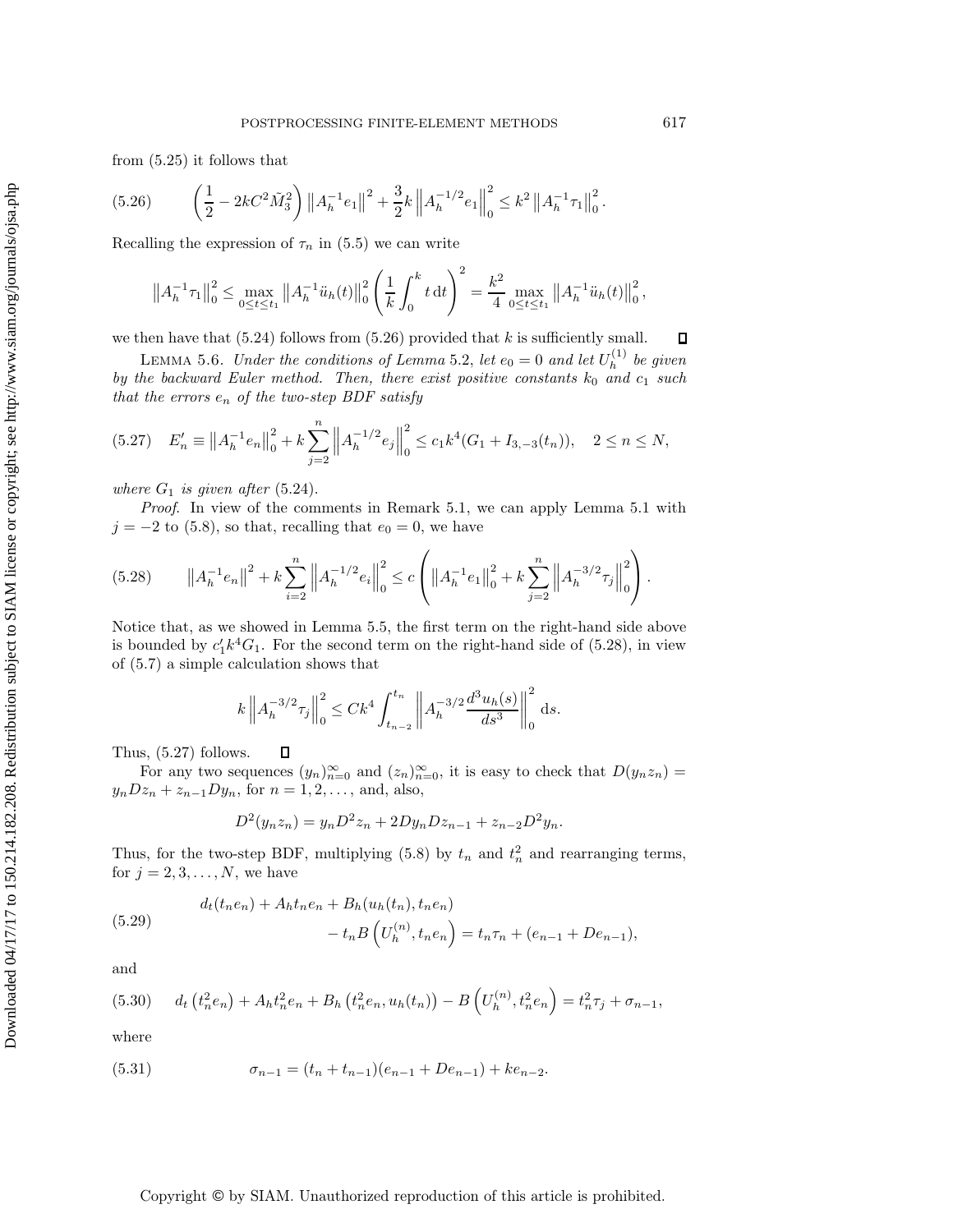Theorem 5.7. *Under the conditions of Theorem* 5.4, *there exist positive constants*  $k_1$  *and*  $c_2$  *such that for*  $k \leq k_1$  *if*  $e_0 = 0$  *and*  $U_h^{(1)}$  *be given by the backward Euler method, the errors*  $\epsilon_n = t_n e_n$  and  $\epsilon'_n = t_n^2 e_n$  of the two-step BDF satisfy the *following bounds for*  $2 \leq n \leq N$ *:* 

(5.32) 
$$
\mathcal{E}_n \equiv \left( \|\epsilon_n\|_0^2 + k \sum_{i=2}^n \left\| A_h^{1/2} \epsilon_i \right\|_0^2 \right)^{\frac{1}{2}} \le c_2 k^2 \left( H_1 + I(t_n) \right)^{\frac{1}{2}},
$$

$$
(5.33) \qquad \mathcal{E}'_n \equiv \left( \|A_h \epsilon'_n\|_0^2 + k \sum_{i=2}^n \left\|A_h^{3/2} \epsilon'_i\right\|_0^2 \right)^{\frac{1}{2}} \le c_2 k^2 \left( H_1 + I(t_n) + J_1^2 + I_{3,1}(t_n) \right)^{1/2},
$$

*where*  $J_1$  *is given after* (5.20),  $H_1 = I_{2,-1}(t_1) + G_1$ *, where*  $G_1$  *is given after* (5.24), *and*  $I(t) = I_{3,-1}(t) + I_{3,-3}(t)$ .

*Proof.* To prove (5.32) we apply Lemma 5.1 with  $j = 0$  to (5.29), so that taking into account that  $e_0 = 0$  we have

$$
(5.34)
$$

$$
\|\epsilon_n\|_0^2 + k \sum_{j=2}^n \left\|A_h^{1/2}\epsilon_j\right\|_0^2 \le c \left(\|\epsilon_1\|_0^2 + k \sum_{i=1}^{n-1} \left\|A_h^{-1/2}(e_i + De_i)\right\|_0^2 + k \sum_{i=2}^n \left\|t_i A_h^{-1/2} \tau_i\right\|_0^2\right).
$$

Notice that since  $e_i + De_i = 2e_i - e_{i-1}$ , the second term on the right-hand side above can be bounded by  $7k\sum_{i=1}^{n-1} ||A_h^{-1/2}e_i||_0^2$ , a quantity that has already been bounded in Lemma 5.6. Also, by writing

$$
t_i \tau_i = \frac{t_i}{2k} \int_{t_{i-2}}^{t_i} \frac{1}{t} \left( 2(t - t_{i-1})_+ \right)^2 - \frac{1}{2} (t - t_{i-2})^2 \right) t \frac{d^3}{dt^3} u_h(t) dt,
$$

and noticing that  $t_i/t_{i-2} \leq 3$  for  $i \geq 3$ , and  $t_2/k \leq 2$ , a straightforward calculation shows that

(5.35) 
$$
k \left\| A_h^{-1/2} t_i \tau_j \right\|_0^2 \leq C k^4 \int_{t_{i-2}}^{t_i} t^2 \left\| A_h^{-1/2} \ddot{u}_h(t) \right\|_0^2 dt, \quad j = 2, \dots, N.
$$

Finally, noticing that  $||\epsilon_1||_0^2 = k^2 ||\epsilon_1||_0^2$  and recalling Lemma 5.2, we have that (5.32) follows from (5.34) and (5.35).

To prove  $(5.33)$  we apply Lemma 5.1 with  $j = 2$  to  $(5.30)$  to get

(5.36)

$$
\|A_h\epsilon_n'\|_0^2 + k\sum_{j=2}^n\left\|A_h^{3/2}\epsilon_j'\right\|_0^2 \leq c\left(\|A_h\epsilon_1'\|_0^2 + k\sum_{i=1}^{n-1}\left\|A_h^{1/2}\sigma_i\right\|_0^2 + k\sum_{i=2}^n\left\|t_i^2A_h^{1/2}\tau_i\right\|_0^2\right)
$$

.

For the first term on the right-hand side above, in view of Lemma 5.3 we can write

(5.37) 
$$
||A_h \epsilon_1'||_0 = k^2 ||A_h e_1|| \le k^2 \tilde{c}_0 J_1.
$$

For the second term on the right-hand side of (5.36), we first recall the expression of  $\sigma_i$  in (5.31) and then we notice that for  $i \geq 1$  we have that  $k \leq t_i$ ,  $t_{i+2}/t_i \leq 3$  and  $t_{i+1}/t_i \leq 2$ , so that, recalling that  $e_0 = 0$ , for an appropriate constant  $C > 0$  we may write

$$
(5.38)
$$
  
 $k \sum_{i=1}^{n-1} ||A_h^{1/2} \sigma_i||_0^2 \le C \left( k ||A_h^{1/2} \epsilon_1||_0^2 + k \sum_{i=2}^{n-1} ||A_h^{1/2} \epsilon_i||_0^2 \right) \le C \left( k^3 ||A_h^{1/2} \epsilon_1||_0^2 + \mathcal{E}_n^2 \right),$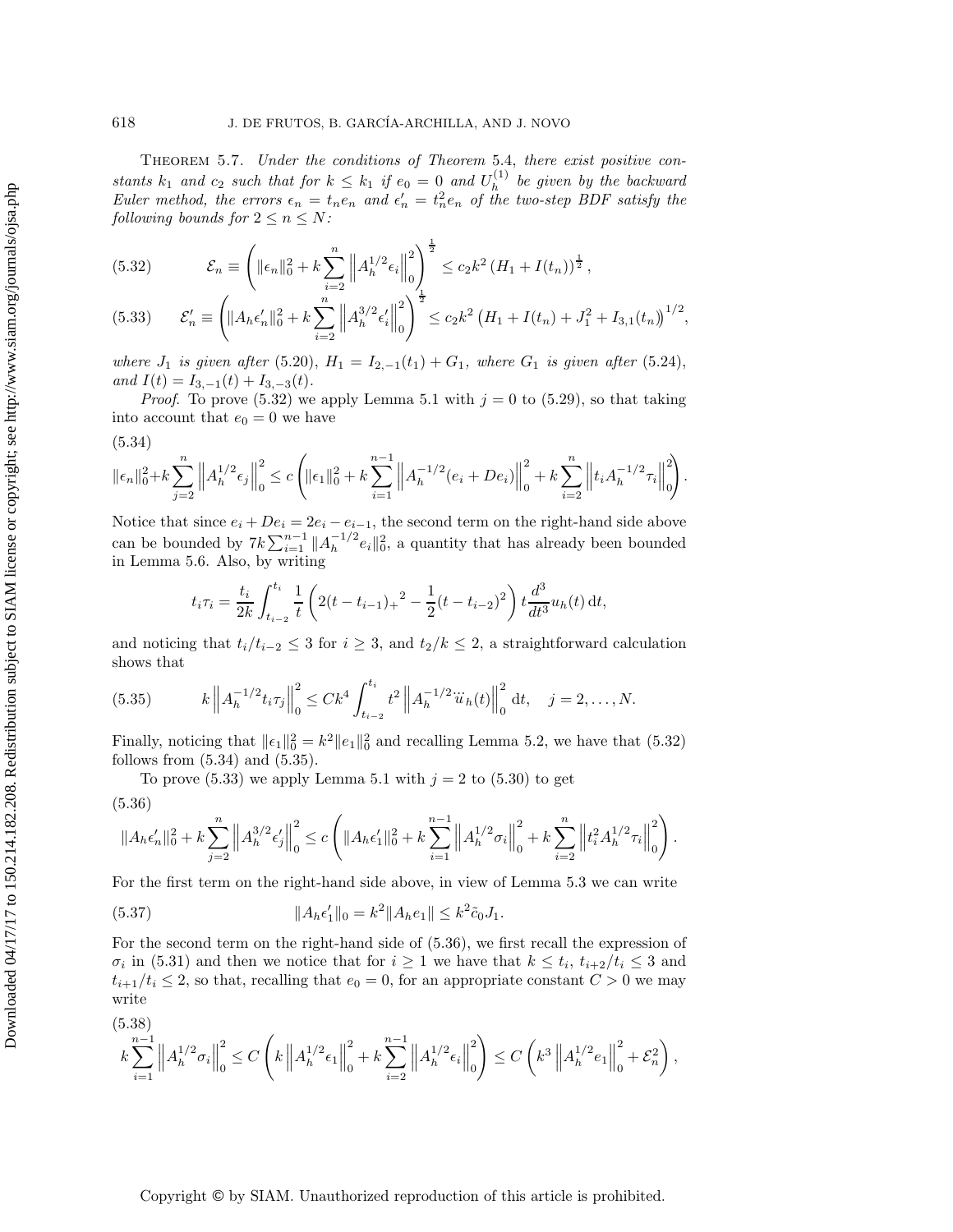$\mathcal{E}_n$  being the quantity in (5.32). Also, by writing

$$
t_i^2 \tau_i = \frac{t_i^2}{2k} \int_{t_{i-2}}^{t_i} \frac{1}{t^2} \left( 2(t - t_{i-1})_+ \right)^2 - \frac{1}{2} (t - t_{i-2})^2 \right) t^2 \frac{d^3}{dt^3} u_h(t) dt,
$$

and noticing that  $t_i^2/t_{i-2}^2 \leq 9$  for  $i \geq 3$ , and  $t_2^2/k \leq 4k$ , we get

(5.39) 
$$
k \left\| A_h^{1/2} t_i^2 \tau_i \right\|_0^2 \leq C k^4 \int_{t_{i-2}}^{t_i} t^4 \left\| A_h^{1/2} \ddot{u}_h(t) \right\|_0^2 dt, \quad j = 2, \dots, N.
$$

Thus, (5.33) follows from (5.36), (5.37), (5.38), (5.32), (5.18), and (5.39).  $\Box$ 

Although not strictly necessary for the analysis of the postprocessed approximation, for the sake of completeness we include an error bound for the pressure. We first notice that as a consequence of the LBB condition (2.7) we have that the error  $\pi_n = p_h(t_n) - P_h^{(n)}$  satisfies

$$
\|\pi_n\|_{L^2(\Omega)/\mathbb{R}} \le \frac{1}{\beta} \sup_{\phi_h \in X_{h,r}} \frac{|(\pi_n, \nabla \cdot \phi_h)|}{\|\phi_h\|_1}
$$

.

Furthermore subtracting  $(3.21)$  from  $(2.18)$ , we have

$$
(\pi_n, \nabla \cdot \phi_h) = (\dot{u}_h - d_t U_h^{(n)}, \phi_h) + (\nabla e_n, \nabla \phi_h) + b(e_n, u_h, \phi_h) + b\left(U_h^{(n)}, e_n, \phi_h\right)
$$

for all  $\phi_h \in X_{h,r}$ . Using standard bounds for the trilinear form b (e.g., [34, (3.7)]) we can write

(5.40) 
$$
\|\pi_n\|_{L^2(\Omega)/\mathbb{R}} \leq C \left( \|e_n\|_1 + \left\|\dot{u}_h - d_t U_h^{(n)}\right\|_{-1} \right).
$$

Recalling the expression of  $d_t^* U_h^{(n)}$  in (3.4), we see that  $\dot{u}_h - d_t U_h^{(n)} = \dot{u}_h - d_t^* U_h^{(n)}$ , so that applying Lemma 3.2 and taking into account the equivalence (2.15) be-<br>tween  $||e_n||_1$  and  $||A_h^{1/2}e_n||_0$ , we have  $||\pi_n||_{L^2(\Omega)/\mathbb{R}} \leq C||A_h^{1/2}e_n||_0$ . Since using standard spectral theory of positive self-adjoint operators it is straightforward to show that  $||A_h^{1/2}e_n||_0 \leq C||e_n||_0^{1/2}||A_he_n||_0^{1/2}$ , applying Lemma 5.2 and Theorem 5.4 in the case of the backward Euler method, and Theorem 5.7 in the case of the two-step BDF, we conclude the following result.

Theorem 5.8. *Under the conditions of Theorem* 5.4, *there exist positive constants*  $k_3$  *and*  $c_4$  *such that if*  $e_0 = 0$  *and*  $U_h^{(1)}$  *is obtained by the backward Euler method, the following bound holds for*  $k < k_3$  *and for*  $n = l_0, \ldots, N$ *: For the backward Euler method,*

$$
\left\| p_h(t_n) - P_h^{(n)} \right\|_{L^2(\Omega)/\mathbb{R}} \le c_4 C_1^{1/2} \frac{k}{t_n^{1/2}},
$$

*where*  $C_1 = (I_{2,-1}(I_{2,-1} + I_{2,1}))^{1/2}$ *, and, for the two-step BDF*,

$$
\left\| p_h(t_n) - P_h^{(n)} \right\|_{L^2(\Omega)/\mathbb{R}} \le c_4 C_2^{1/2} \frac{k^2}{t_n^{3/2}},
$$

*where*  $C_2$  *is the product of the quantities between parentheses on the right-hand sides of* (5.32) *and* (5.33).

Copyright © by SIAM. Unauthorized reproduction of this article is prohibited.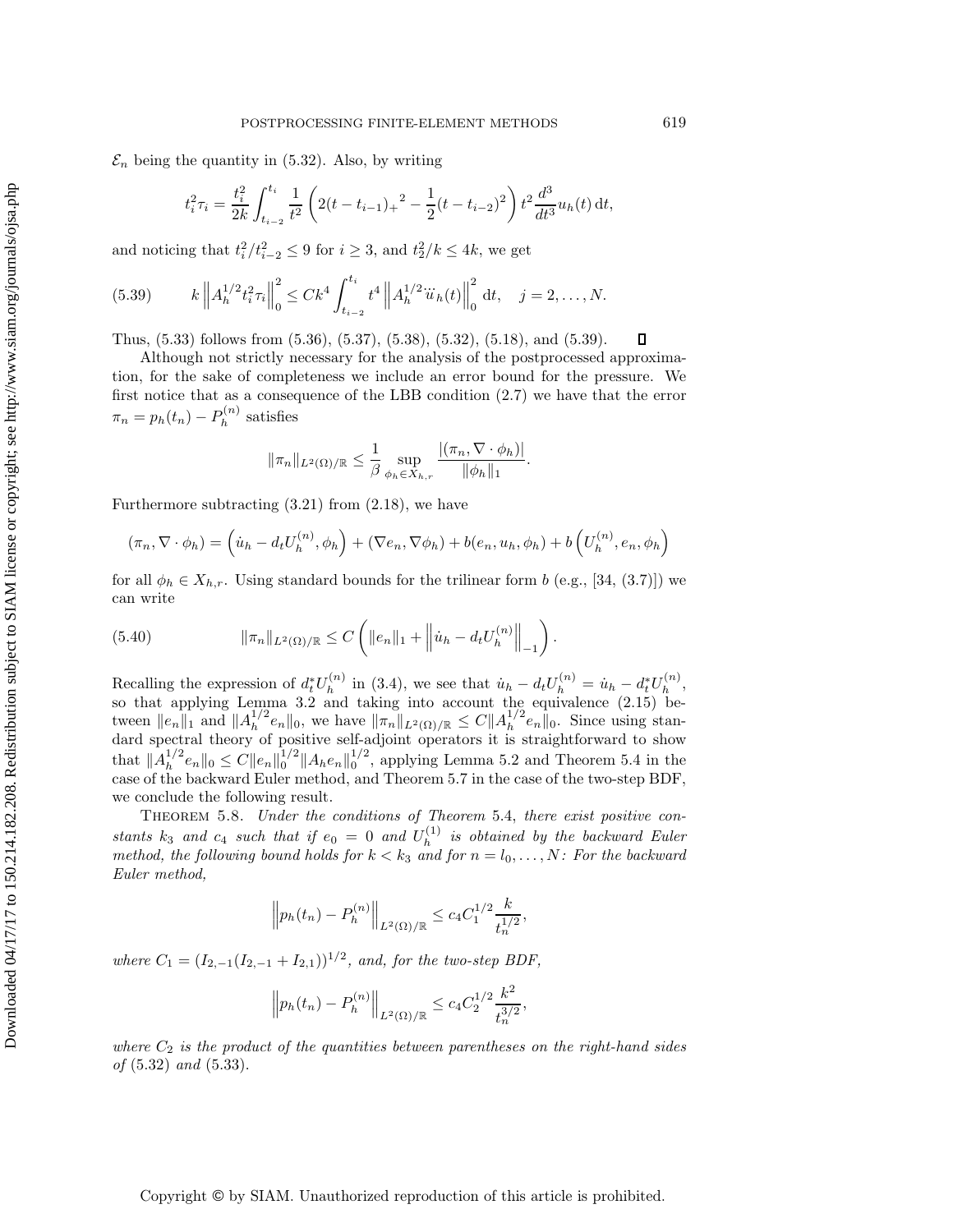#### REFERENCES

- [1] B. AYUSO AND B. GARCÍA-ARCHILLA, Regularity constants of the Stokes problem. Application to finite-element methods on curved domains, Math. Models Methods Appl. Sci., 15 (2005), pp. 437–470.
- [2] B. Ayuso, J. de Frutos, and J. Novo, Improving the accuracy of the mini-element approximation to Navier–Stokes equations, IMA J. Numer. Anal., 27 (2007), pp. 198–218.
- [3] B. AYUSO, B. GARCÍA-ARCHILLA, AND J. NOVO, The postprocessed mixed finite-element method for the Navier-Stokes equations, SIAM J. Numer. Anal., 43 (2005), pp. 1091–1111.
- [4] J. Becker, A second order backward difference method with variable steps for a parabolic problem, BIT, 38 (1998), pp. 644–662.
- [5] F. Brezzi and R. S. Falk, Stability of higher-order Hood-Taylor methods, SIAM J. Numer. Anal., 28 (1991), pp. 581–590.
- [6] F. BREZZI AND M. FORTIN, Mixed and Hybrid Finite Element Methods, Springer, New York, 1991.
- [7] P. G. CIARLET, The Finite Element Method for Elliptic Problems, North-Holland, Amsterdam, 1978.
- M. CROUZEIX AND P.-A. RAVIART, Conforming and nonconforming finite element methods for solving the stationary Stokes equations, RAIRO, 7 (1973), pp. 33–75.
- C. F. CURTISS AND J. O. HIRSHFELDER, Integration of stiff equations, Proc. Natl. Acad. Sci., 38 (1952), pp. 235–243.
- E. EMMRICH, Error of the two-step BDF for the incompressible Navier-Stokes problem, M2AN Math. Model. Numer. Anal., 38 (2004), pp. 757–764.
- [11] J. DE FRUTOS, B. GARCÍA-ARCHILLA, AND J. NOVO, A postprocessed Galerkin method with Chebyshev or Legendre polynomials, Numer. Math., 86 (2000), pp. 419–442.
- [12] J. DE FRUTOS AND J. NOVO, A spectral element method for the Navier–Stokes equations with improved accuracy, SIAM J. Numer. Anal., 38 (2000), pp. 799–819.
- [13] J. DE FRUTOS AND J. NOVO, A postprocess based improvement of the spectral element method, Appl. Numer. Math., 33 (2000), pp. 217–223.
- [14] J. DE FRUTOS AND J. NOVO, Postprocessing the linear-finite-element method, SIAM J. Numer. Anal., 40 (2002), pp. 805–819.
- [15] J. de Frutos and J. Novo, A posteriori error estimation with the *p* version of the finite element method for nonlinear parabolic differential equations, Comput. Meth. Appl. Mech. Engrg., 191 (2002), pp. 4893–4904.
- [16] J. de Frutos and J. Novo, Element-wise a posteriori estimates based on hierarchical bases for nonlinear parabolic problems, Int. J. Numer. Meth. Engng., 63 (2005), pp. 1146–1173.
- [17] J. DE FRUTOS, B. GARCÍA-ARCHILLA, AND J. NOVO, A posteriori error estimates for fully discrete nonlinear parabolic problems, Comput. Methods Appl. Mech. Engrg., 196 (2007), pp. 3462–3474.
- [18] J. DE FRUTOS, B. GARCÍA-ARCHILLA, AND J. NOVO, The postprocessed mixed finite-element method for the Navier-Stokes equations: Improved error bounds, SIAM J. Numer. Anal., 46 (2007–2008), pp. 201–230.
- [19] G. P. GALDI, An Introduction to the Mathematical Theory of the Navier-Stokes Equations. Vol. I. Linearized Steady Problems, Springer-Verlag, New York, 1994.
- [20] B. GARCÍA-ARCHILLA, J. NOVO, AND E. S. TITI, Postprocessing the Galerkin method: A novel approach to approximate inertial manifolds, SIAM J. Numer. Anal., 35 (1998), pp. 941–972.
- [21] B. GARCÍA-ARCHILLA, J. NOVO, AND E. S. TITI, An approximate inertial manifold approach to postprocessing Galerkin methods for the Navier–Stokes equations, Math. Comput., 68 (1999), pp. 893–911.
- [22] B. GARCÍA-ARCHILLA AND E. S. TITI, Postprocessing the Galerkin method: The finite-element case, SIAM J. Numer. Anal., 37 (2000), pp. 470–499.
- [23] V. GIRAULT AND J. L. LIONS, Two-grid finite-element schemes for the transient Navier-Stokes problem, M2AN Math. Model. Numer. Anal., 35 (2001), pp. 945–980.
- [24] V. Girault and P. A. Raviart, Finite Element Methods for Navier–Stokes Equations, Springer-Verlag, Berlin, 1986.
- [25] E. Hairer, S. P. Nørsett, and G. Wanner, Solving Ordinary Differential Equations I, 2nd ed., Springer-Verlag, Berlin, 1993.
- [26] E. HAIRER AND G. WANNER, Solving Ordinary Differential Equations II, 2nd. ed., Springer-Verlag, Berlin, 1997.
- [27] Y. He, Two-level method based on finite element and Crank-Nicolson extrapolation for the time-dependent Navier-Stokes equations, SIAM J. Numer. Anal., 41 (2003), pp. 1263–1285.
- [28] Y. HE AND K. M. LIU, A multilevel finite element method for the Navier-Stokes problem, Numer. Methods Partial Differential Equations, 21 (2005), pp. 1052–1078.